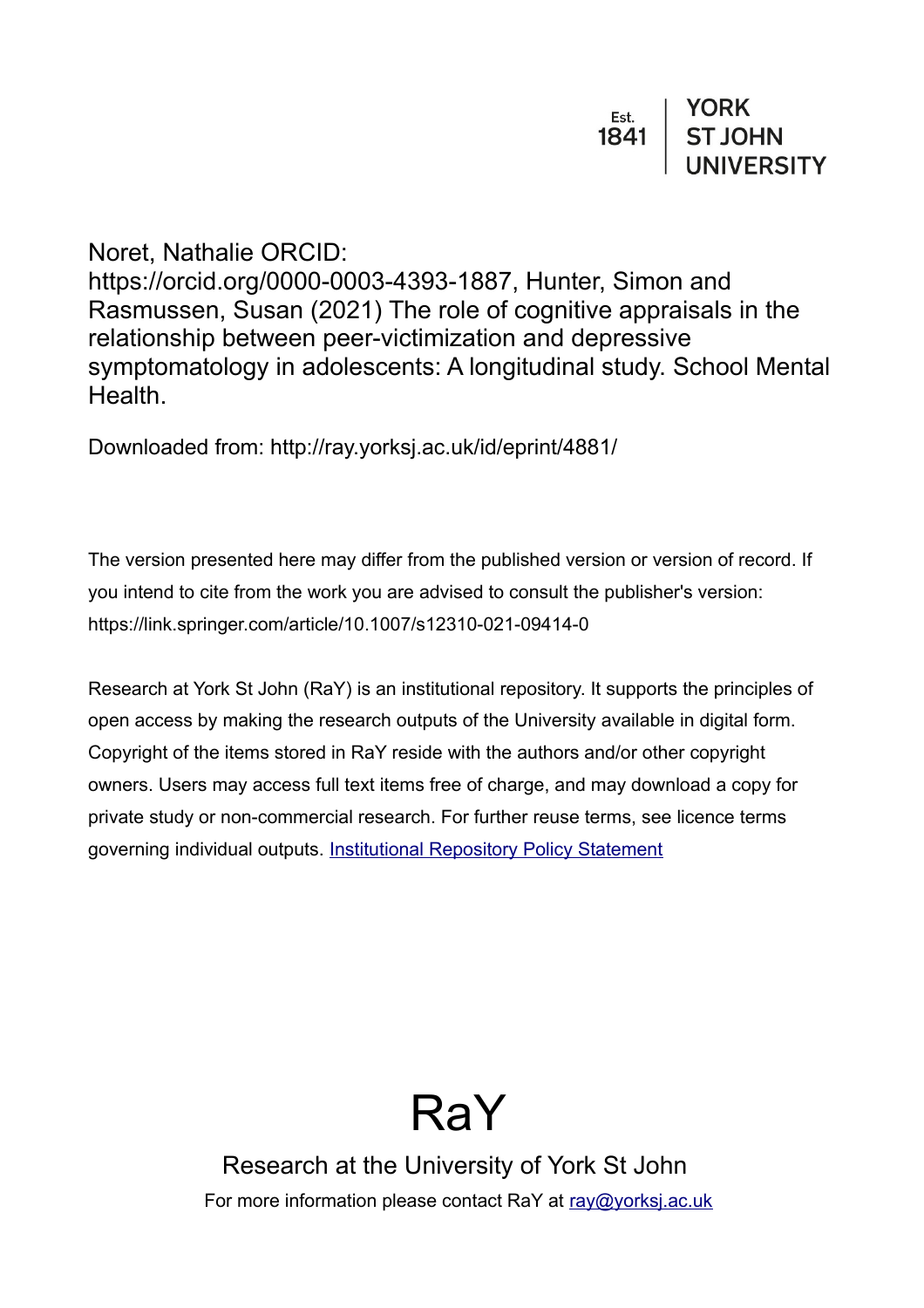The role of cognitive appraisals in the relationship between peer-victimization

and depressive symptomatology in adolescents: A longitudinal study.

Dr Nathalie Noret<sup>1\*</sup>, Professor Simon C. Hunter<sup>2</sup>, Dr Susan Rasmussen<sup>3</sup>

\*Corresponding author

<sup>1</sup>School of Education, Language, and Psychology, York St John University, Lord Mayors Walk, York, YO31 7EX UK

<sup>2</sup>Department of Psychology, Glasgow Caledonian University, Cowcaddens Road, Glasgow, G4 0BA UK

<sup>3</sup>School of Psychological Sciences and Health, University of Strathclyde, Graham Hills Building, 40 George Street, Glasgow, G1 1QE

Word count excluding tables and references: 6,475 words

Total Word Count: 9,239 words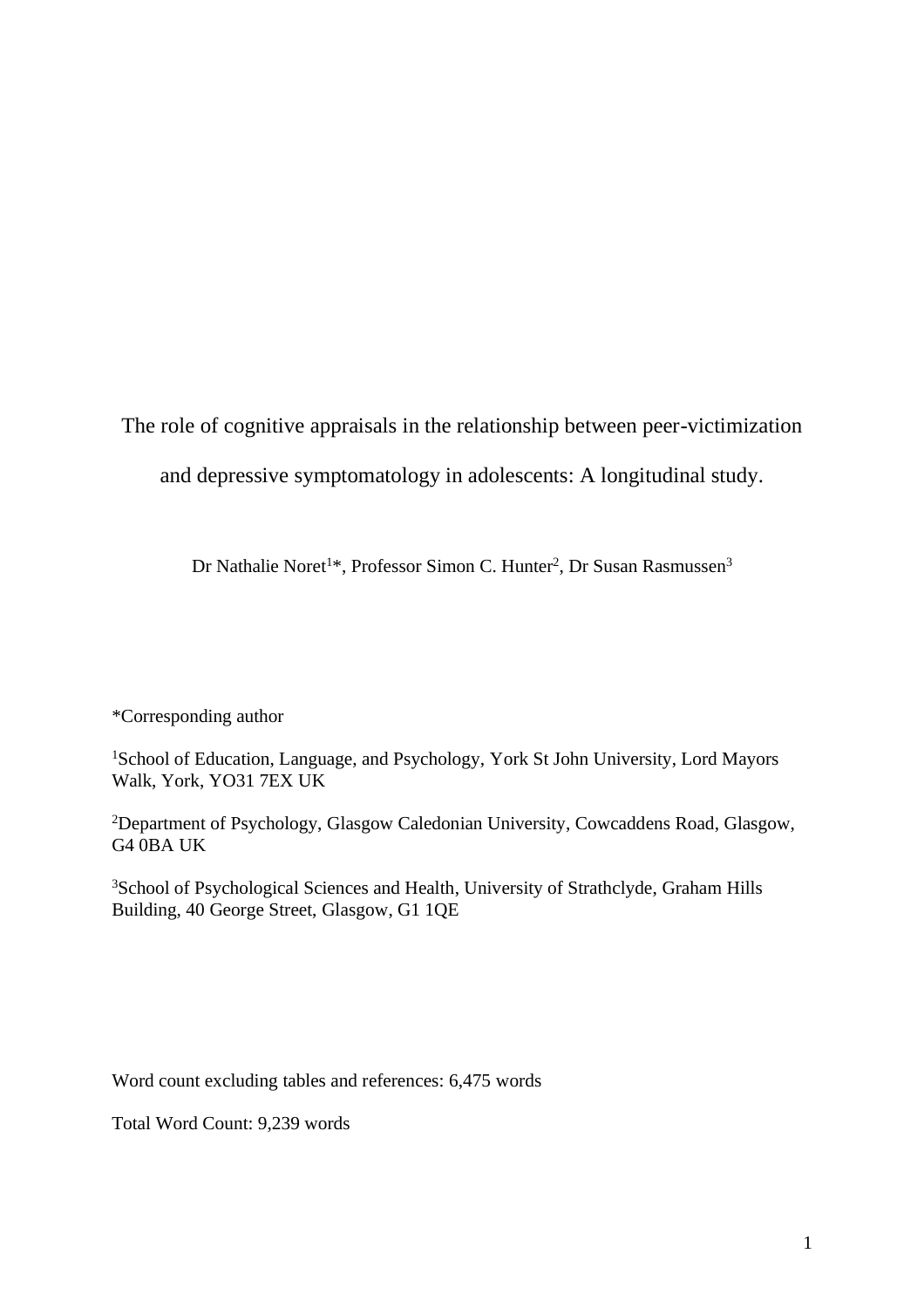## **Abstract**

Underpinned by the transactional model of stress (Lazarus & Folkman, 1984), the aim of this pre-registered study was to test the role of cognitive appraisals (threat, challenge, control, blame, and perceived social support) in the longitudinal relationship between peervictimization and depressive symptomatology. Measures of peer-victimization, cognitive appraisal (threat, challenge, control, blame, and perceived social support), and depressive symptomatology were included in a self-report questionnaire, and data were collected at three-time points each one month apart. Participants were 530 adolescents aged 11 to 14 who reported experiencing peer-victimization at the beginning of this study. Results of the crosslagged panel analyses found both an association between peer-victimization and depressive symptomatology after three months, alongside an association between depressive symptomatology and later peer-victimization. Perceived social support from parents/ guardians, teachers, or close friends did not significantly moderate this relationship. Peervictimization at the start of the study was significantly associated with challenge, but not threat, appraisals one month later. Both threat and challenge appraisals in the second month of the study were related to depressive symptomatology at the end of the study, one month later. A small significant total indirect effect via threat and challenge appraisal was found, though neither was a significant mediator on its own. This study highlights the role of challenge and threat appraisals in adolescents' adaptation to peer-victimization.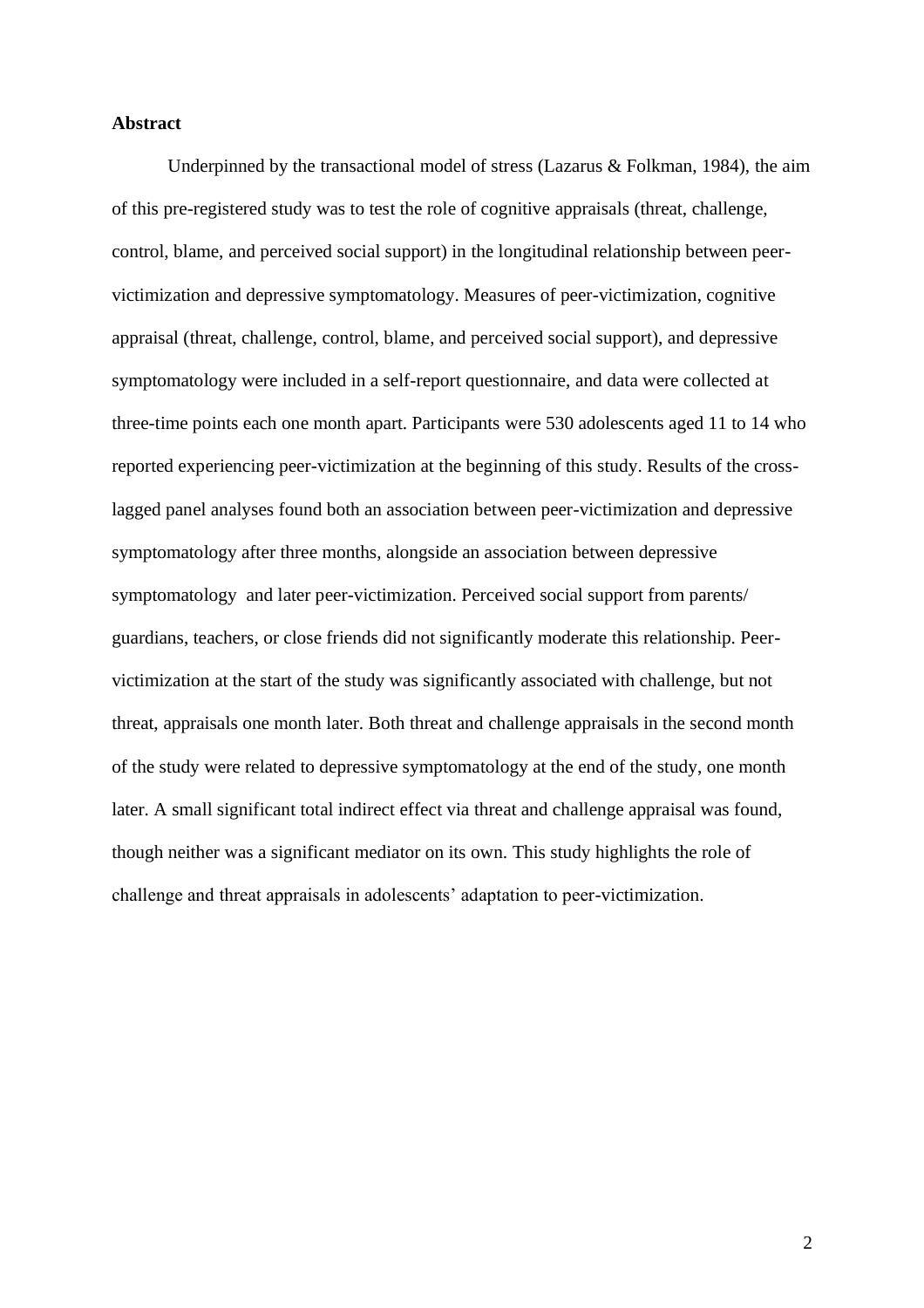Peer-victimization is a common experience for many adolescents (Söderberg & Björkqvist, 2020). While the relationship between peer-victimization and depression is well established in the research literature (e.g. Schoeler et al., 2018), not all adolescents who experience victimization develop symptoms of depression Understanding these individual differences in adolescents' adaptations to peer-victimization is fundamental to the development of theoretically informed explanations of this effect and of appropriate interventions to support those experiencing victimization. The Transactional Model of Stress (TMS) (Lazarus & Folkman, 1984) proposes that individuals' cognitive appraisals of an event, such as their appraisal of threat and perceived social support, may explain individual differences in the outcomes to similar stressful experiences. To date, research with adolescents has demonstrated an association between cognitive appraisals and depressive symptomatology following experiences of peer-victimization (e.g. Taylor et al., 2013). However, longitudinal data are lacking. Therefore, the aim of this study is to examine the role of cognitive appraisals in the longitudinal relationship between peer-victimization and depressive symptomatology.

#### **The relationship between peer-victimization and depressive symptomatology**

Peer-victimization is a form of aggressive behavior that occurs within peer-groups. Bullying is a specific form of peer-victimization where a power imbalance and intention to harm are core definitional constructs (Hunter et al., 2007). The aggressive behaviors experienced can include direct aggression, such as being hit, kicked or called names, indirect aggression, such as being left out of a social group, and cyber-victimization, such as being sent nasty or threatening text messages (Björkqvist et al., 1992; Hinduja & Patchin, 2008; Marini et al., 2006). While identifying prevalence rates of peer-victimization can be difficult due to the range of methods used (Volk et al., 2017), a recent survey of 110,788 UK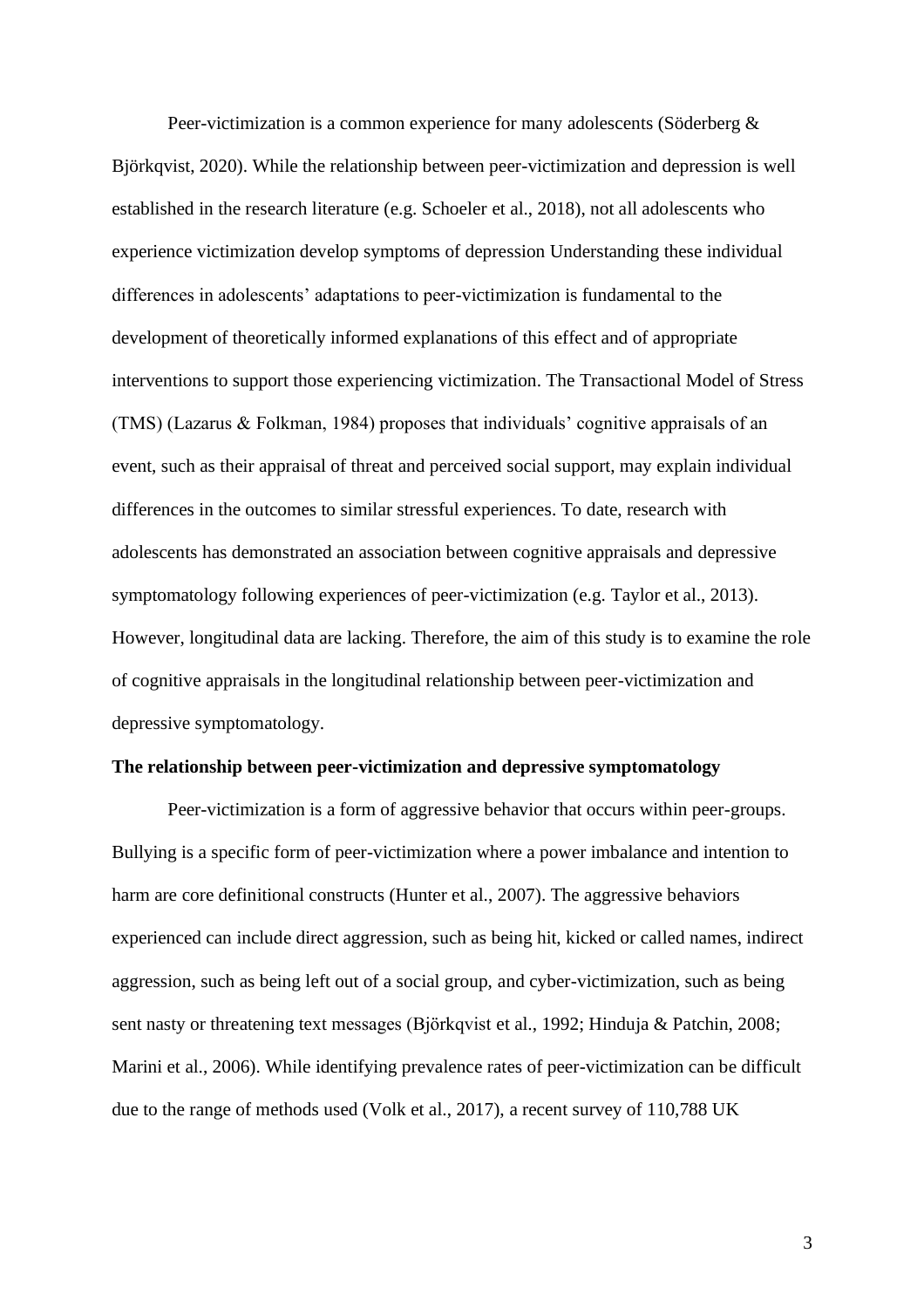adolescents identified that approximately 30.3% of youth had been bullied in the previous two months (Przybylski & Bowes, 2017).

Being victimized is related to a range of negative outcomes, including lower selfesteem, higher levels of anxiety and depression, and suicidal thoughts (Hawker & Boulton, 2000; Klomek et al., 2007; Reijntjes et al., 2010). The relationship between victimization and negative outcomes has been found in both cross-sectional and longitudinal studies, is evident in adolescence, and continues into adulthood (Rigby, 2003; Ttofi et al., 2011). Meta-analyses of longitudinal studies also indicate that internalising symptoms such as depressive symptomatology may be both a cause and consequence of peer victimization, with the effect of peer-victimization on internalising symptoms stronger than the effect of internalising symptoms on peer-victimization (Rejintes et al., 2010).

# **The transactional model of stress**

Although evidence supports a relationship between peer-victimization and negative outcomes, this is not the case for all youth who are victimized (Newman et al., 2005). To understand why this is the case, it may be informative to consider peer-victimization as a stressful experience (Östberg et al., 2018). In such a context, theoretical models of stress may appropriately be applied to aid our understanding of this relationship and the TMS (Lazarus & Folkman, 1984) is a helpful candidate in this respect. Lazarus and Folkman (1984) proposed that following an event (such as peer-victimization) an individual goes through a process of cognitive appraisal where they evaluate the importance and relevance of the situation to their wellbeing (primary appraisals) while also evaluating the resources they have available to manage this situation (secondary appraisals) (Folkman et al., 1986; Lazarus & Folkman, 1984). Although originally termed 'primary' and 'secondary' appraisals, the appraisal processes occur simultaneously and can be mutually influential in determining whether an event is evaluated as stressful (Folkman et al., 1986; Lazarus & Folkman, 1984).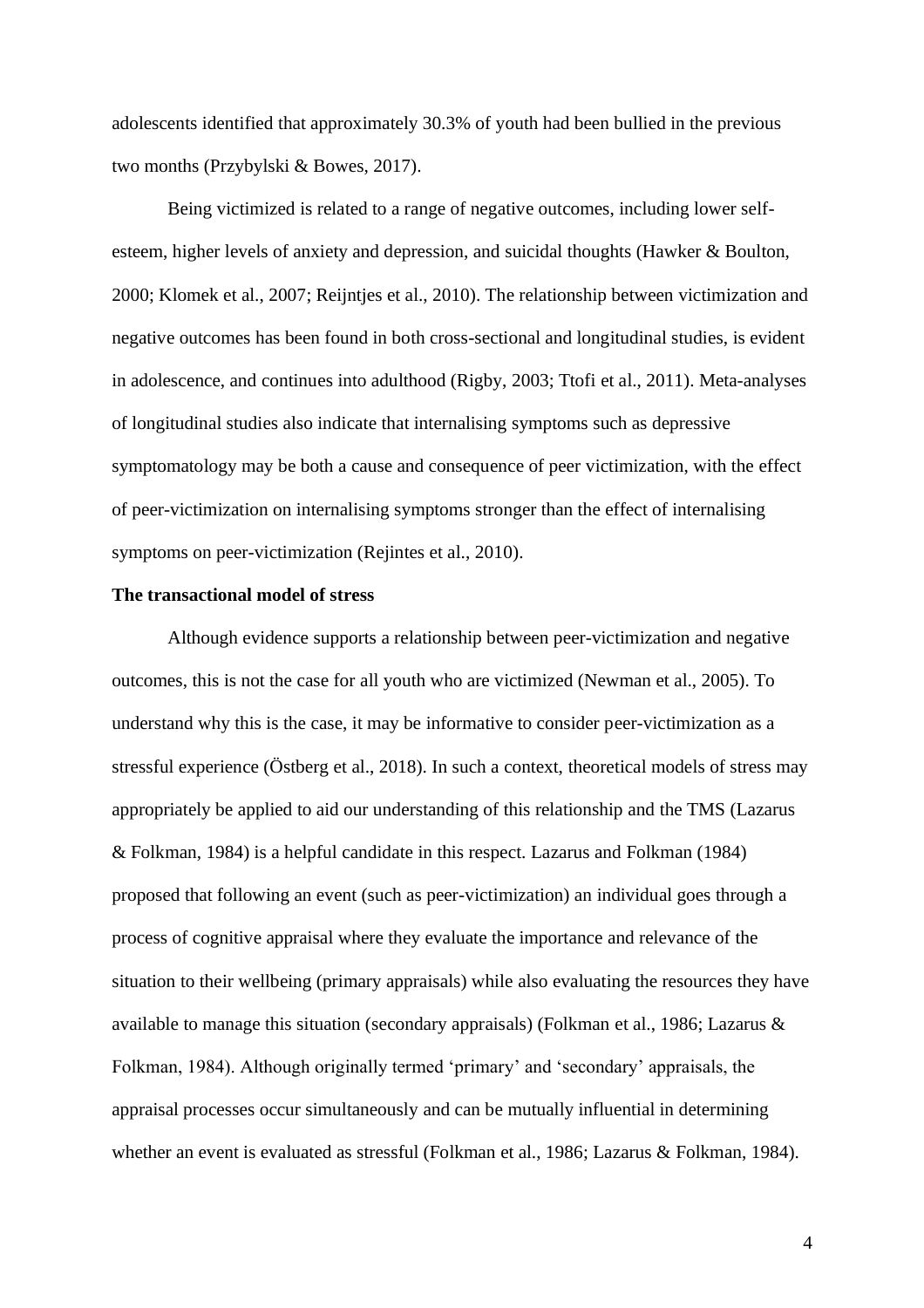Evidence suggests that cognitive appraisals of threat, challenge, control, blame, and perceived social support play a role in the relationship between peer-victimization and adverse outcomes (Noret et al., 2018a).

### **Primary appraisals of threat and challenge**

Threat appraisals reflect an anticipation of possible loss or harm (Lazarus & Folkman, 1984) while challenge appraisals focus on the potential for personal gain or growth in response to the situation (Lazarus & Folkman, 1984). Threat and challenge appraisals are forms of primary appraisal and may differ in the adaptive role they play in the relationship between peer-victimization and depressive symptomatology. Peer relationships increase in importance in adolescence (Espelage et al., 2003). Peer-victimization is a direct challenge to these relationships and therefore may be more likely to be appraised as a significant threat, rather than as a challenge that can be easily overcome (Taylor et al., 2013).

Evidence to date suggests that threat appraisals mediate the relationship between peervictimization and depressive symptomatology, where peer-victimization is associated with depressive symptomatology due to an increase in threat appraisals (Giannotta et al., 2012; Hunter et al., 2010; Taylor et al., 2013). To date, there is no evidence of the role of challenge appraisals in this relationship. However, challenge appraisals are adaptive, relating to coping styles such as wishful thinking, problem-focused coping, and more active help-seeking (Hunter & Boyle, 2004; Hunter et al., 2004). Such findings suggest that if those experiencing peer-victimization evaluate their experiences as a challenge as opposed to a threat, this may relate to more adaptive outcomes.

## **Secondary Appraisals: Control and blame appraisals**

Secondary appraisals can involve the evaluation of personal control and personal blame following a stressful experience. Control appraisals focus on an individual's perception of a situation as manageable based on their abilities, as being important to them,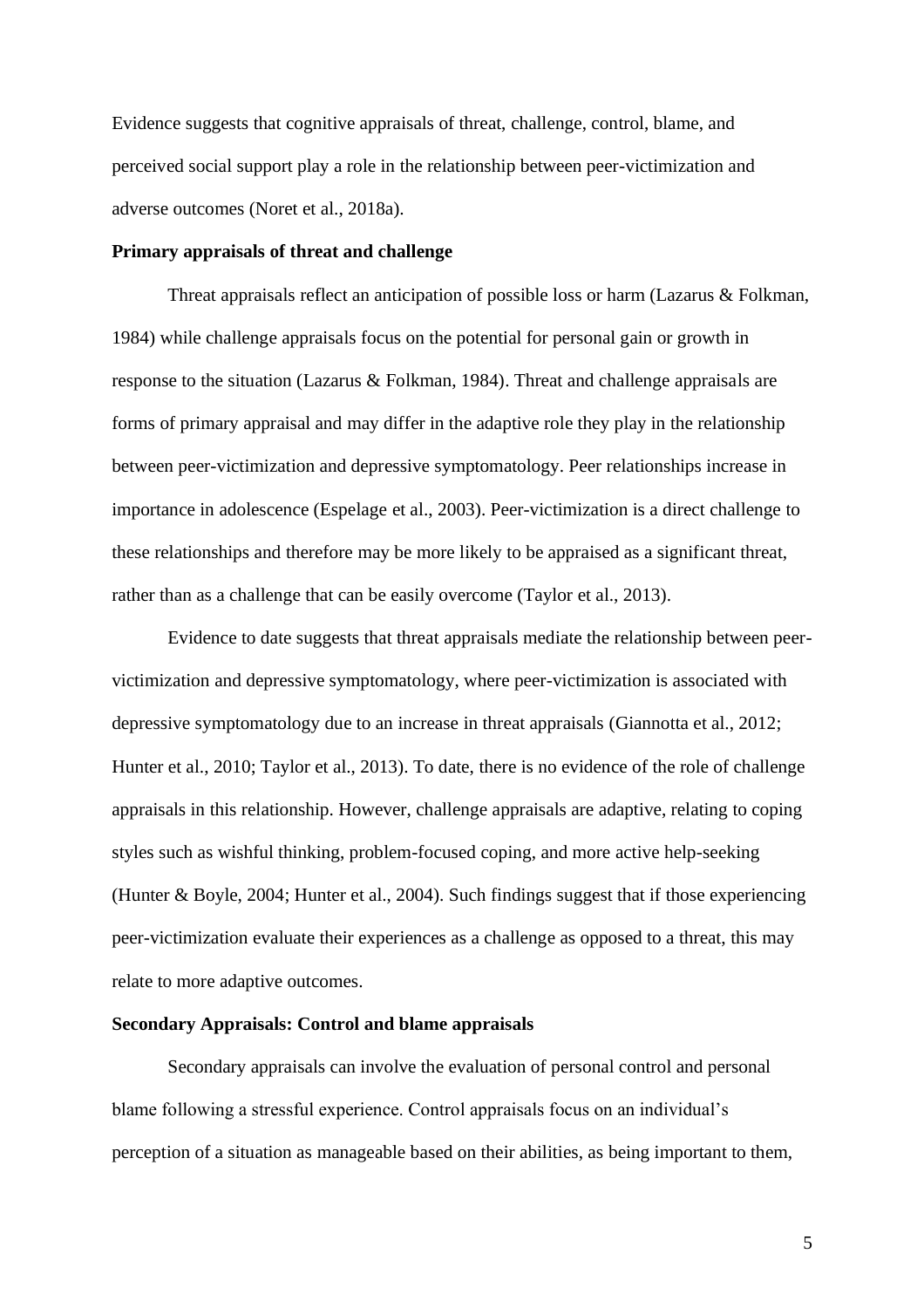and as being one where they are able to do something about the situation (Grob et al., 1995; Terranova et al., 2011). Blame appraisals reflect the extent to which individuals feel responsible for the situation (Gerard et al., 2005). Research to date has highlighted that control and blame appraisals may mediate the relationship between peer-victimization and negative outcomes. Control appraisals have been found to relate to the choice of coping style employed (Hunter & Boyle 2002; Terranova et al., 2011), and retrospective studies suggest that those adolescents with a greater sense of control over their experiences of bullying in school reported lower levels of distress in adulthood (Hunter et al., 2004). Although limited, evidence suggests that control appraisals mediate the relationship between peer-victimization and negative outcomes of loneliness and depression, where peer-victimization is associated with a lower appraisal of control which is, in turn, related to negative outcomes (Noret et al., 2018a). Like control, threat, and challenge appraisals, there is an important role for blame appraisals in relation to adolescents' adaptation following a range of stressful events (e.g. Kim et al., 2008). Yet, to date, evidence for the role of self-blame appraisals in the relationship between peer-victimization and negative outcomes is limited (Noret et al., 2018a).

## **Secondary Appraisals: Perceived social support**

Perceived social support can also be defined as a cognitive appraisal, one which reflects an individual's evaluation of the resources they have to manage an event (Cobb, 1976; Lakey & Cohen, 2000). The Stress Buffering Hypothesis (Cohen & Wills, 1985) suggests that perceived social support can function in two possible ways. It can be independently associated with adjustment (the main effect hypothesis), where a greater perception of available support is associated with more positive adjustment (Cohen, 2004; Cohen & Wills, 1985). Alongside the main effect for this support, greater perceived social support can also buffer the impact of stress on adjustment by providing individuals with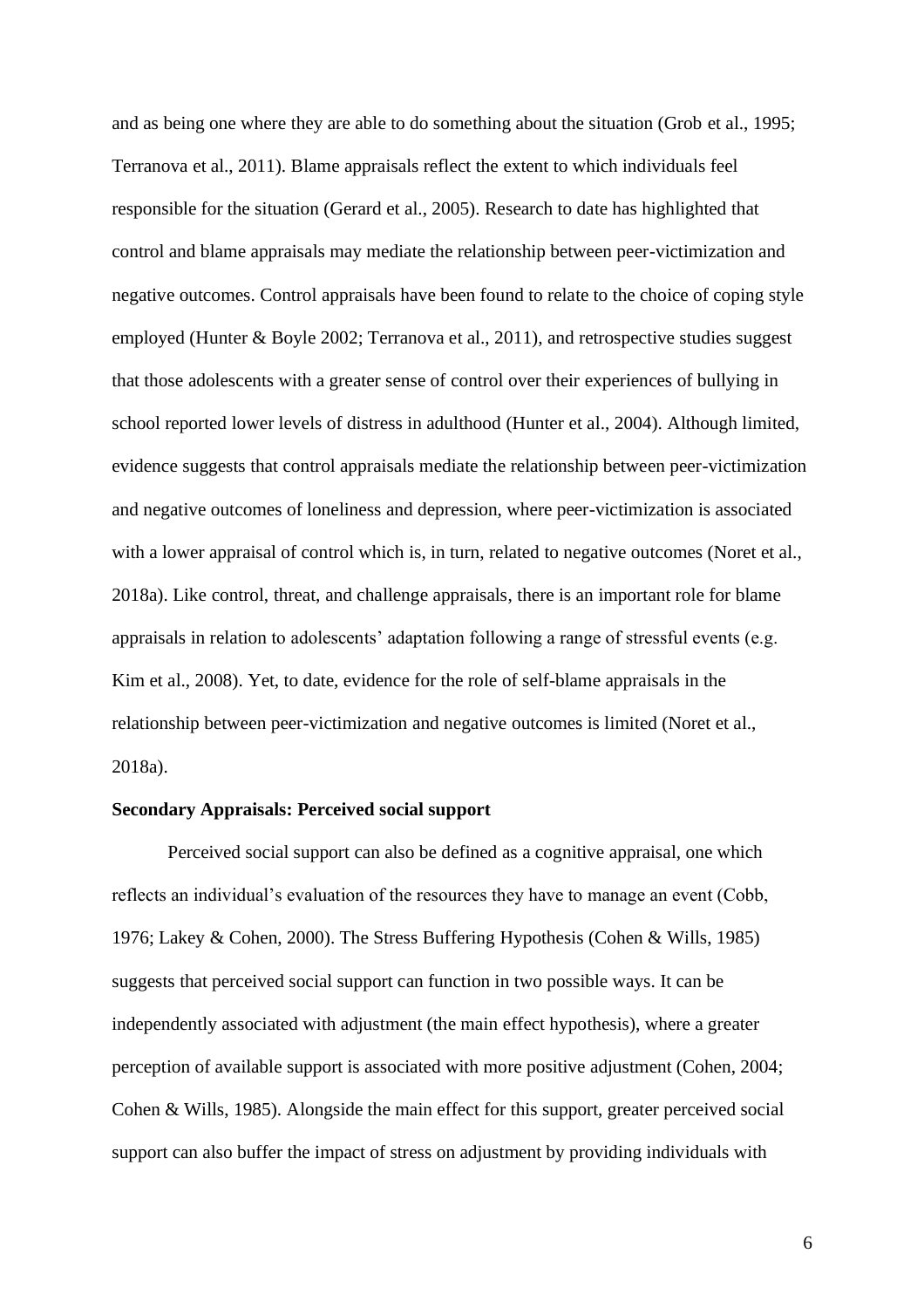means of coping with the experience (the stress-buffering hypothesis) (Cohen, 2004; Cohen & Wills, 1985). Perceived social support is argued to be a protective factor in the relationship between peer-victimization and depression, providing those being victimized with the perception of having support available to manage the situation (Davidson & Demaray, 2007).

Domain-specific perceived social support reflects the evaluation of support available from specific individuals within the social network (Pierce et al.,1991). From a socialecological perspective, development is viewed as an interaction between the individual and their environment, where the environment is defined as a series of interconnected systems: the micro-, meso-, exo-, macro-, and chrono-systems (Bronfenbrenner, 1979). Employing a social-ecological approach can be helpful to identify sources of perceived social support available to the individual (Bokhorst et al., 2009). In adolescence domain-specific perceived social support can be drawn from several sources within the micro-system (adolescents' immediate environment), for example from parents/ guardians, teachers, and peers/friends (Bokhorst et al., 2009; Pössel et al., 2018). As adolescents develop social relationships beyond the family, the perception of available support from other sources, such as teachers and friends may also be protective, particularly when faced with school-related stressors, such as peer-victimization (Yeung & Leadbeater, 2010).

To date, research has reported inconsistent findings as to the role of these different domains of perceived social support in the relationship between peer-victimization and negative outcomes (Noret et al., 2018). Perceived social support from teachers and parents/ guardians has generally been found to be protective in the relationship between peervictimization and poor-mental health (e.g. Davidson & Demaray, 2007). Where a moderating role for teachers and parents/ guardians is reported, the relationship between peervictimization and adjustment was weaker for those with higher levels of perceived social support, highlighting a protective role of such evaluations. However, some studies have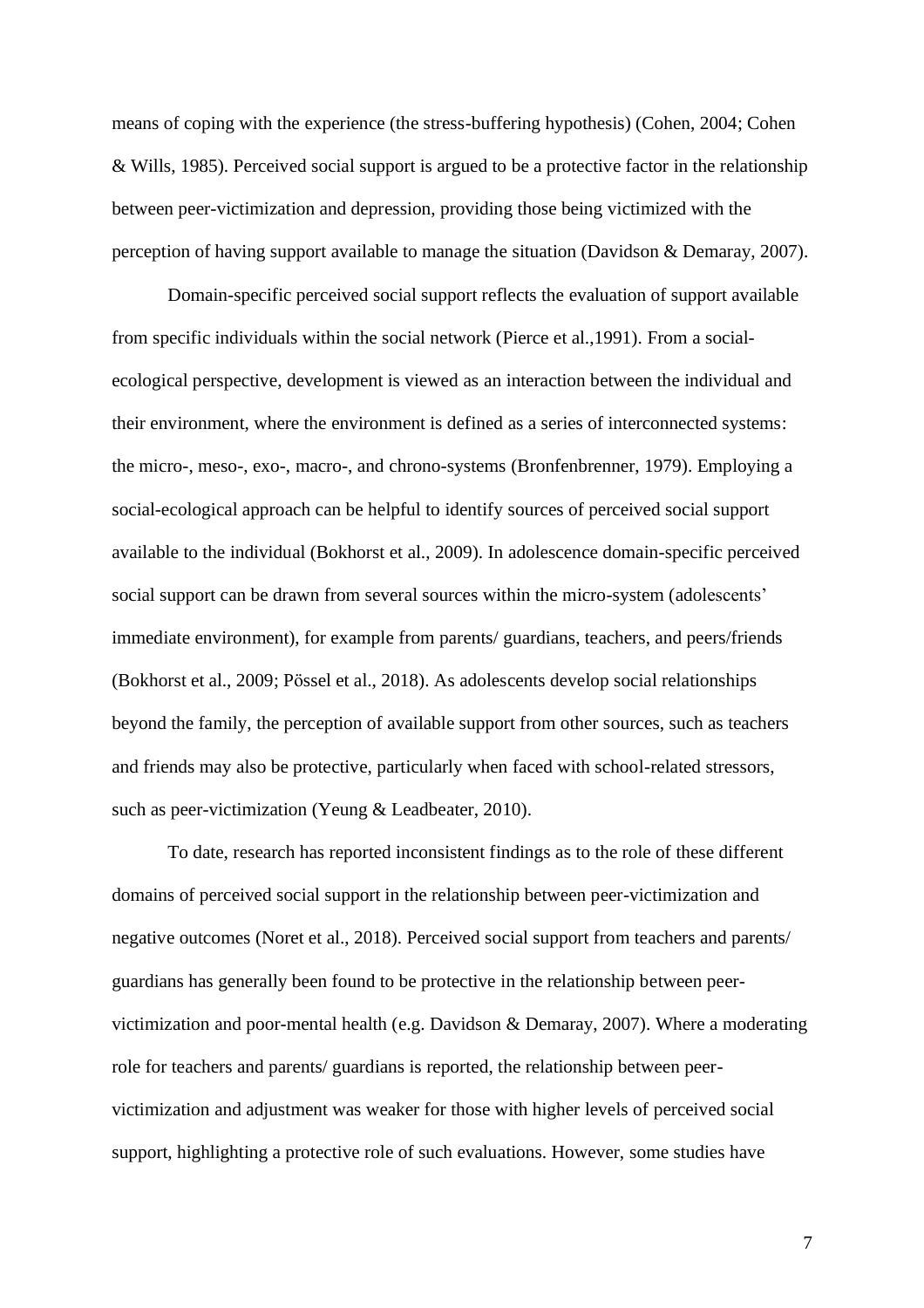reported no moderating role (Cheng et al., 2008; Lim et al., 2011) and gender differences in this relationship have been reported. For example, perceived social support from teachers has been found to moderate the relationship between peer-victimisation and internalizing symptoms in boys but not girls (Davidson & Demaray, 2007).

Studies examining the role of perceived social support from peers/ friends are inconsistent in their results (Noret et al., 2018). Some report no buffering role (e.g. Davidson & Demaray, 2007; Noret et al., 2020) while others support such an effect (Cheng et al., 2008; Tanigawa et al., 2011). Contradicting the stress-buffering hypothesis, Holt and Espelage (2007) reported that peer-victimization is more strongly associated with maladjustment among young people with more support. These inconsistencies may reflect differences in the measurement of perceived social support in a peer-victimisation context (Rueger et al., 2010). Alternatively, these inconsistent findings may reflect the unstable and changeable nature of adolescent friendships (Gariépy et al., 2016).

#### **The current study**

Underpinned by the TMS (Lazarus  $&$  Folkman, 1984), we examine the role of cognitive appraisals in the longitudinal relationship between peer-victimization and depressive symptomatology. Cognitive appraisals play a role in the way in which adolescents interpret and assign meaning to their experiences of peer-victimization (Hunter & Boyle 2002; Terranova et al., 2011), and can be directly related to both emotional outcomes (Smith et al., 1993) and poor mental health (e.g. Fearnow-Kenney & Kliewer, 2000; Fosco & Feinberg, 2015). Longitudinal data are needed to test the hypothesized mediating role of cognitive appraisals in the relationship between peer-victimization and depressive symptomatology. While some longitudinal evidence exists (e.g. Taylor et al., 2013) much of the research to date has tended to employ cross-sectional designs which compromises the statistical evaluation of mediation (Maxwell & Cole, 2007).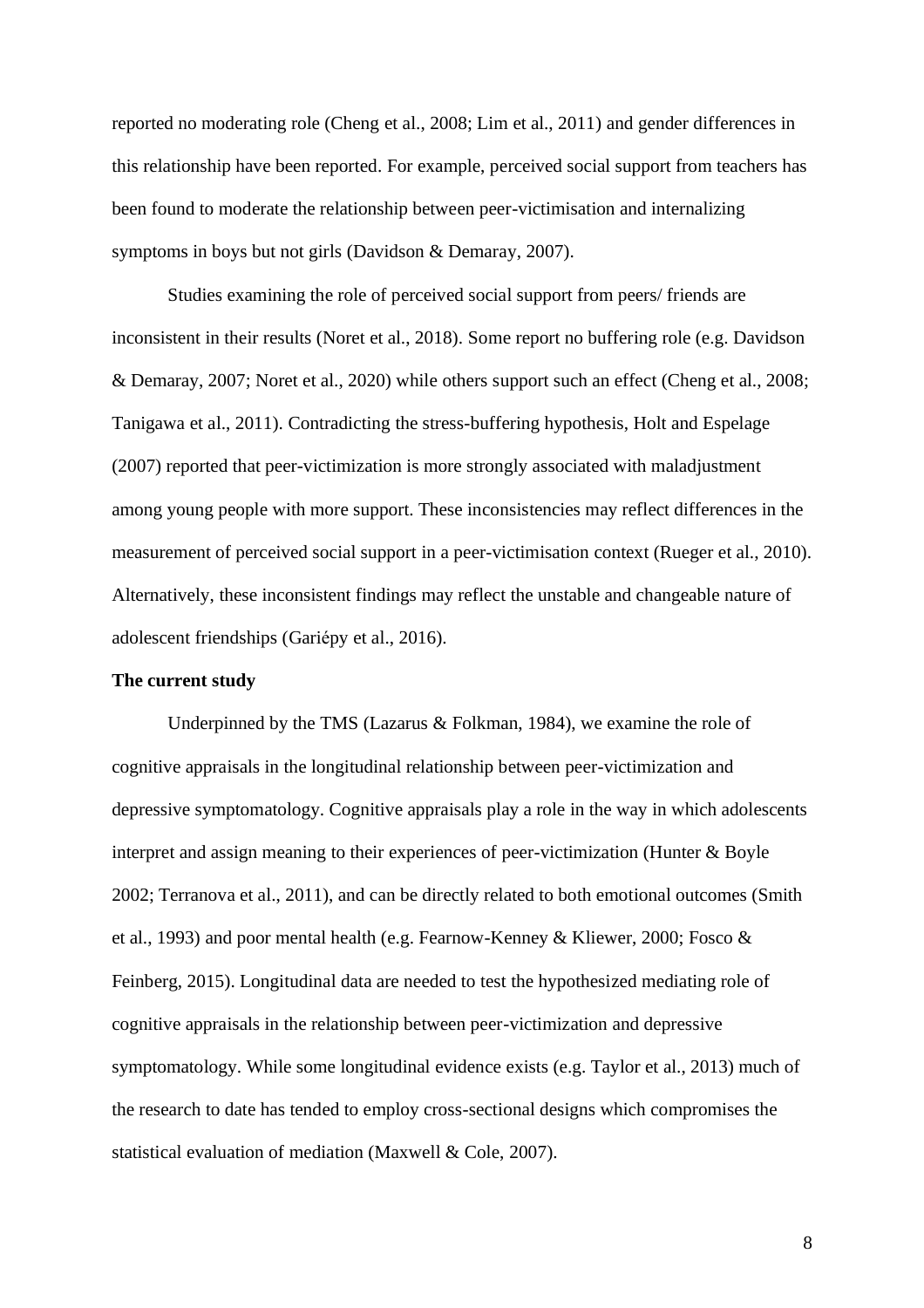Therefore, the aim of this study is to examine the longitudinal relationship between peer-victimization and depressive symptomatology while assessing the potential moderating and mediating role of cognitive appraisals in this effect. Specifically, we will test the following hypotheses:

- 1. Peer-victimization will significantly predict symptoms of depression over time.
- 2. Primary appraisals of threat, blame, challenge and control, will mediate the relationship between peer-victimization and subsequent symptoms of depression.
- 3. Perceived social support from parents or teachers or close friends will moderate the relationship between peer-victimization and subsequent symptoms of depression. The relationship between peer-victimization and symptoms of depression will be stronger for those with lower levels of perceived social support.
- 4. Perceived social support from parents or teachers or close friends will moderate the mediating role of primary appraisals on the relationship between peer-victimization and subsequent symptoms of depression. Specifically, perceived social support from parents, or teachers, or friends will moderate the relationships between peer-victimization and each of the four types of primary appraisal.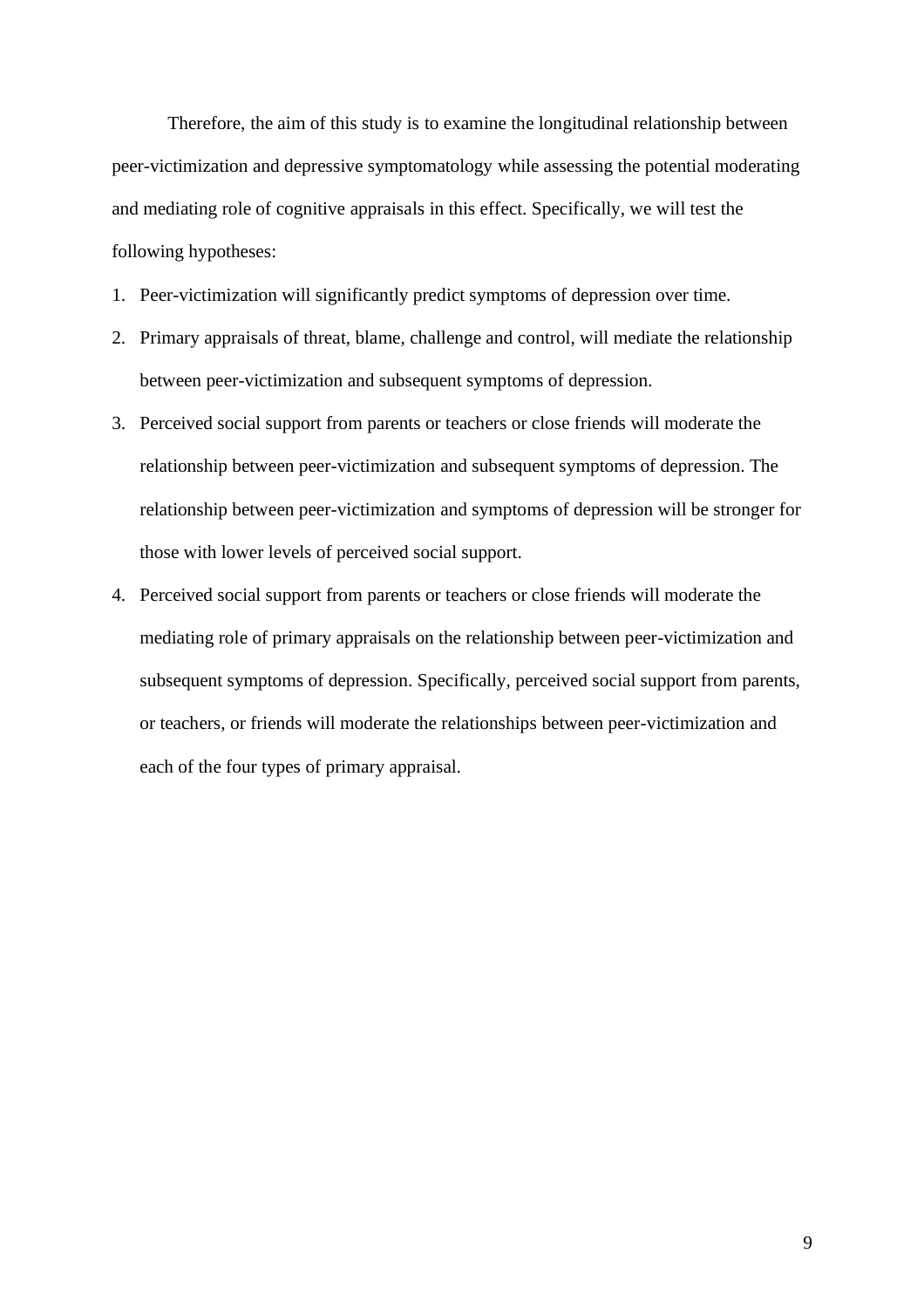#### **Method**

#### **Design and Participants**

Data were collected as part of a three-wave longitudinal study between April 2018 and December 2019 and 1,058 pupils from four secondary schools (high schools) in Scotland and England took part. Participants were in the first three years of secondary school (years 7 to 9 in England, S1-S3 in Scotland; equivalent to grades 6 to 8 in the US school system). As the aim of the study was to analyse adolescents' cognitive appraisals of their experiences of peer-victimization, only participants who reported experiencing peer-victimization at time 1 (T1) were included in the analyses reported here (N=533, 50.4%). Participant demographics at each wave of data collection are shown in Table 1.

# **TABLE 1 HERE**

# **Measures**

**Peer-victimization.** A short version of the personal experiences checklist (PECK: Hunt et al., 2012) was included in the T1 and T3 surveys to measure experiences of peervictimization. The questionnaire includes 14 items related to relational-verbal, physical, cyber, and culture-based victimization. Participants were instructed "*Thinking about the last month or so at school, how often do the following things happen to you?*" and were then asked to rate each of the 14 items (e.g. *other kids hit me*) on a five-point frequency likert scale ranging from  $0 =$  "never" to  $4 =$  "everyday". The scale was tested for invariance across both time points, to ensure the psychometric properties of the scale were equivalent over these two conditions (Putnick & Bornstein, 2016). This initial test found the scale was not invariant due to problematic thresholds at the extreme end of the likert scale for three items on the measure. Therefore, and consistent with the approach taken by Prinz et al. (2019), the five-point scale was reduced to four points by recoding those who reported experiencing these behaviors most days  $(=4)$  and everyday  $(=5)$  into the same category  $(=4)$ . The recoded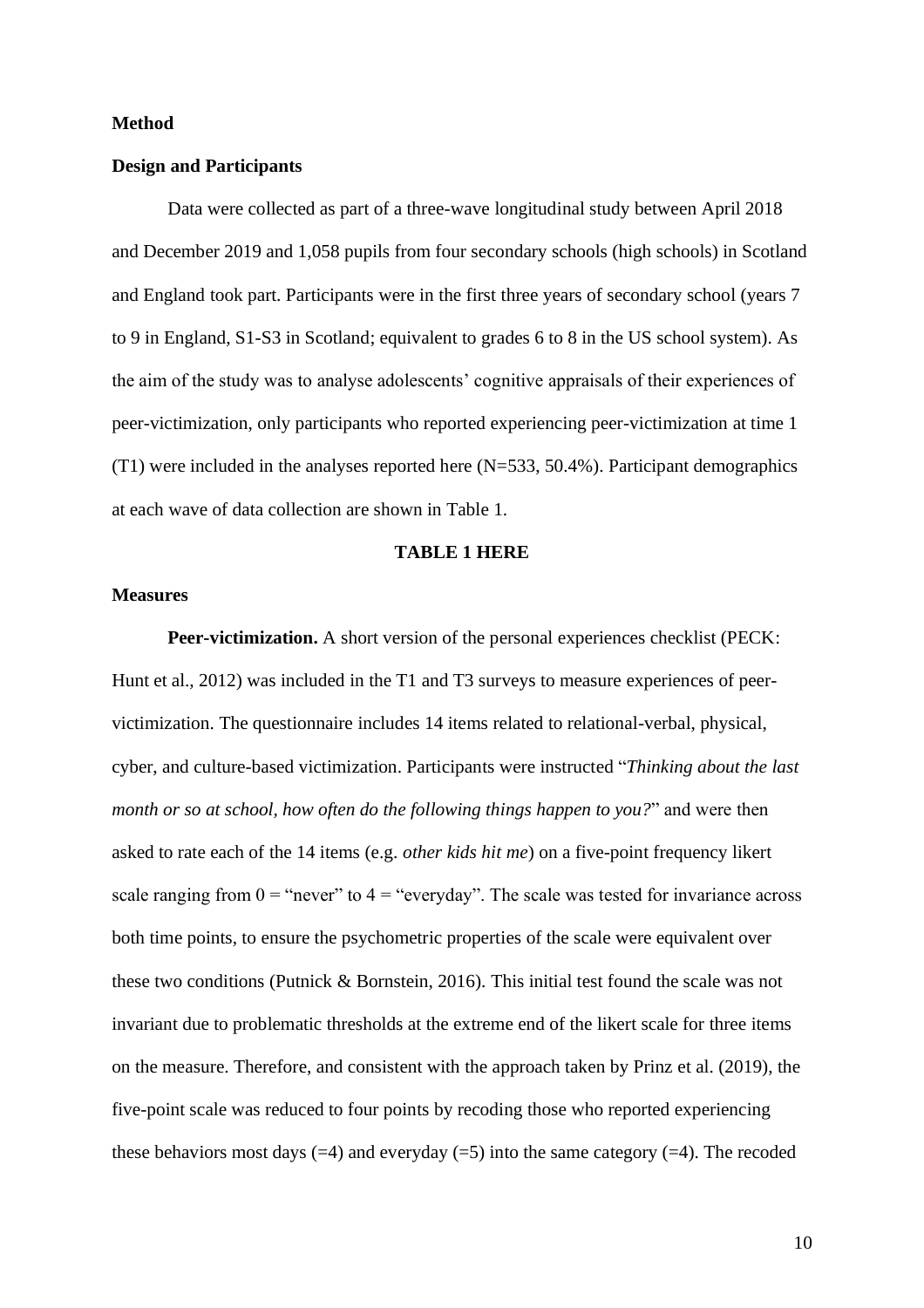version met the criteria for strong invariance over time (Bowen & Masa, 2015). Therefore, a total peer-victimization score was calculated by summing all 14 items on the scale, with a higher score indicating more frequent experiences of peer-victimization. Regarding the internal reliability of the scale, McDonald's  $\omega = .97$  at both time 1 and at time 3.

**Cognitive Appraisals.** Threat, challenge, control, and blame appraisals were measured at all three time points. To measure threat appraisal, the four-item scale developed by Hunter et al. (2004) was used. Items include statements such as "*You will feel bad about yourself*" and are rated on a four-point likert scale ranging from "not likely" (=1) to "very likely" (4). The four items are summed to create a score of threat appraisal, with a higher score indicating a greater evaluation of threat which represents a more maladaptive response. In the current study, the internal reliability of the scale was acceptable at all three time points (McDonald's  $\omega$  at T1 = .80, T2 = .75, and T3 = .77). Challenge appraisal was measured using a five-item scale. The original four items developed by Hunter et al. (2004) were included in the scale (e.g. "*You will learn to be nice to others*") alongside an additional item based on the scale developed by Hood et al. (2009) "*Something good would end up happening*" to capture a more general positive outcome from the experience. The five items were rated on a fourpoint likert scale ranging from "not likely" (=1) "very likely" (=4) and were summed so that a higher score represents a greater appraisal of challenge and therefore a more adaptive appraisal. In the current study, the internal reliability of the scale was acceptable at all three time points (McDonald's  $\omega$  at T1 = .76, T2 = .77, and T3 = .81).

Control and blame appraisals were measured using the two scales developed by Catterson and Hunter (2010). The internal reliability of both scales was poor across all three time points. For control, McDonald's  $\omega$  at T1 = .30, T2 = .32, and T3 = .35, and for blame, McDonald's  $\omega$  at T1 = .45, T2 = .35, and T3 = .44. When mediators are not measured reliably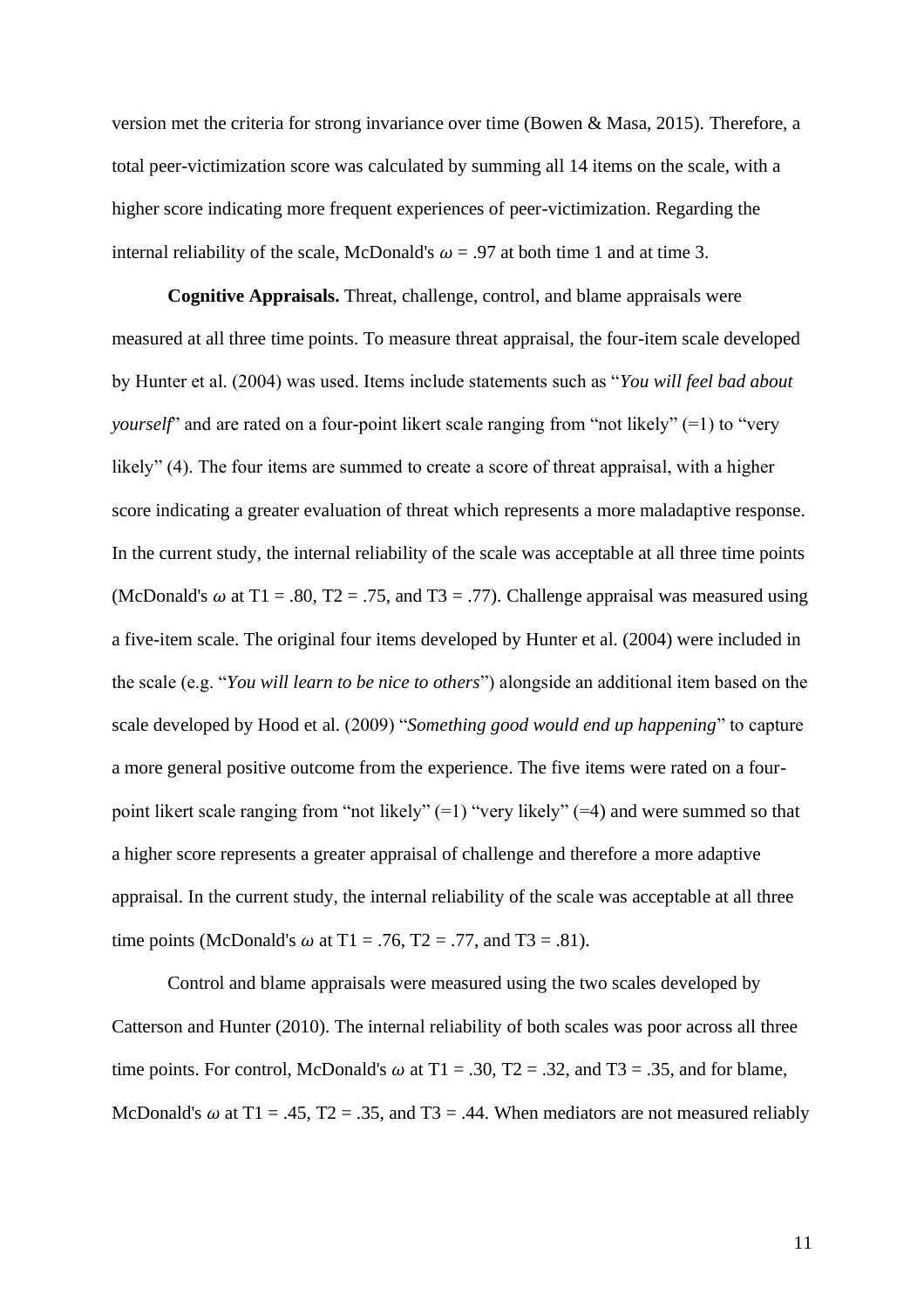it can lead to biased estimates (Kenny, 2018), and therefore blame and control were not included in the analyses.

Perceived social support was measured at T1 using the child and adolescent social support scale (CASSS: Malecki & Demaray, 2002). The CASSS is a 60-item measure assessing five subscales of perceived social support (parent, teacher, classmate, close friend, and school). Only the 36 items measuring the perceived frequency of available social support from parent, teacher, and close friend subscales were included here. Participants were asked to read each statement (e.g. "*My parents/ guardians listen to me when I need to talk*") and assess the frequency of available support on six-point likert scale (1 = "Never" to  $6 =$ "Always"). Responses were summed to provide a score of perceived social support in each domain. A higher score represents a greater perception of available social support in each domain. The CASSS has excellent psychometric properties (Rueger et al., 2010). In the current study the internal reliability of the subscales were: McDonald's  $\omega = .95$  for perceived social support from parents, McDonald's  $\omega = .93$  for perceived social support from teachers, and McDonald's  $\omega$  = .96 for perceived social support from close friends.

**Depressive Symptomatology.** Depressive symptomatology was measured at time points one and three using the Center for Epidemiologic Studies Depression Scale-revised 10-item version for adolescents (CESDR-10: Haroz et al., 2014). The CESDR-10 begins with the instruction "Below is a list of the ways you might have felt or acted. Please check how much you have recently felt this way", and asks them to rate each of the 10 items (e.g. *I felt sad*) on a five-point likert scale from "not at all or less than 1 day in the last week" (0) to "nearly every day for 2 weeks" (4). Responses to the items are then summed, and a higher score reflects a greater experience of depressive symptomatology. The scale is appropriate for use with adolescents (e.g. Ybarra & Mitchell, 2014) and displayed excellent internal reliability (T1 McDonald's  $\omega = .97$ ; T3 McDonald's  $\omega = .96$ ).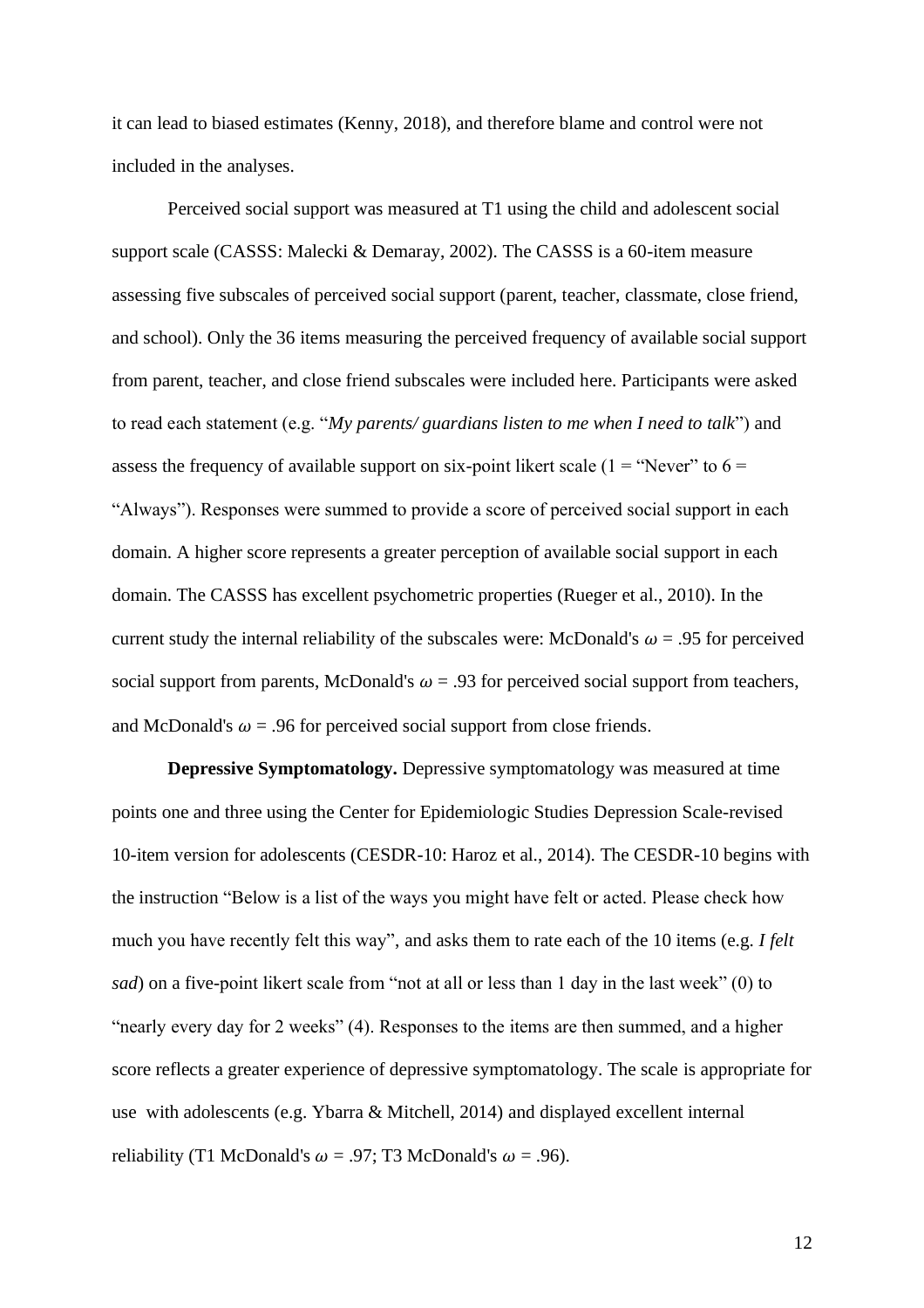## **Procedure**

Ethical approval was granted by the School ethics committee at the University of Strathclyde. Hypotheses and the data analysis plan were pre-registered on the Open Science Framework on the 13<sup>th</sup> February 2018 (Noret et al., 2018b). Thoughts and feelings about bullying. Retrieved from osf.io/cx9fe). Schools were contacted with an invitation to participate in the study. Once a school had agreed to participate in the study, informed consent was obtained from parents. Pupils were also provided with the opportunity to provide consent to participate and could opt out of the study at any point. Data were collected from pupils at three time points approximately one month apart. Pupils completed the questionnaire in class time, in the presence of a researcher who could answer any questions. Pupils at two schools completed the questionnaire online via Qualtrics.com and, in the remaining two schools, pupils completed a paper questionnaire. At each time point, pupils were provided with a debrief sheet which provided information on support available in school and from national charities.

#### **Data analysis**

To assess the longitudinal relationships between peer-victimization, cognitive appraisals, and depressive symptomatology, cross-lagged panel analyses were conducted. As per the pre-registered analytical plan, the models were built in phases. An initial cross-lagged model was conducted to calculate the auto-regressive effects of depressive symptomatology at T1 on the depressive symptomatology at T3, and the auto-regressive effects of peervictimization at T1 on peer-victimization at T3. All autoregressive paths for each type of primary appraisal were estimated. The error terms associated with each type of primary appraisal at T2 were correlated with the equivalent error term at T3.

For the third phase of the data analysis, the mediators were removed from the analysis and three separate models were calculated to test for the moderating effect of perceived social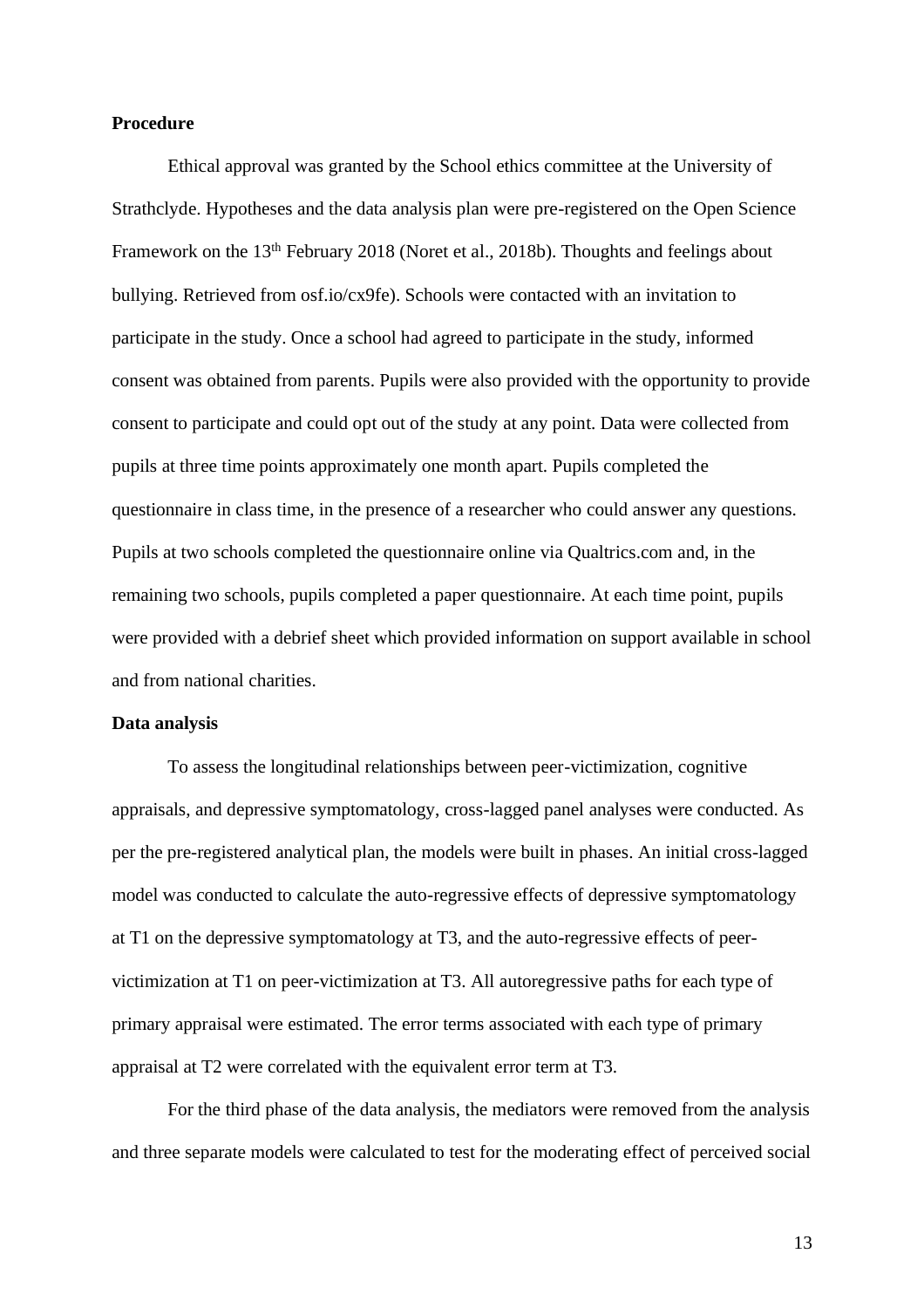support on the relationship between peer-victimization at T1 and depressive symptomatology at T3. Each of the three models tested the moderating effect of a different form of perceived social support (teacher, parent/guardian, close friend). Where any source of perceived social support was a significant moderator, it was included in the final model. The final model assessed whether perceived social support moderated the relationship between peervictimization at T1 and any form of cognitive appraisal identified as significant in the second model. Where significant moderating effects were identified for the perceived social support variables, simple slopes analyses were conducted in Mplus Version 8.1 to identify the relationships between the relevant variables at three levels of the social support variable (the moderator). These relationships were calculated for the mean score of perceived social support, +1SD above the mean and -1SD below the mean.

Little's MCAR test was calculated using SPSS (V24) and indicated that data for all variables of interest were missing completely at random;  $\chi^2$  (2051) = 2,041.80, *p*=.55). Therefore, to manage missing data, all models were estimated using full information maximum likelihood estimation (FIML) (Little, 2013), using Mplus Version 8.1. In model 1 (the simple cross-lagged model) and model 3 (the perceived social support models), paths were estimated using the maximum likelihood with robust standard errors estimator (MLR) to address deviations from normality in the data (Muthén et al., 2017). In model 2 (the mediation model), paths were estimated with the Maximum Likelihood (ML) estimator and the indirect effects were tested with bootstrapped confidence intervals, an approach seen as the most appropriate for testing indirect effects, and one which is also appropriate for data which deviate from normality (Hayes, 2013). Model fit was established using the RMSEA and CFI fit indices. Acceptable fit was defined as an RMSEA below .08 and a CFI value above .90 (Little, 2013).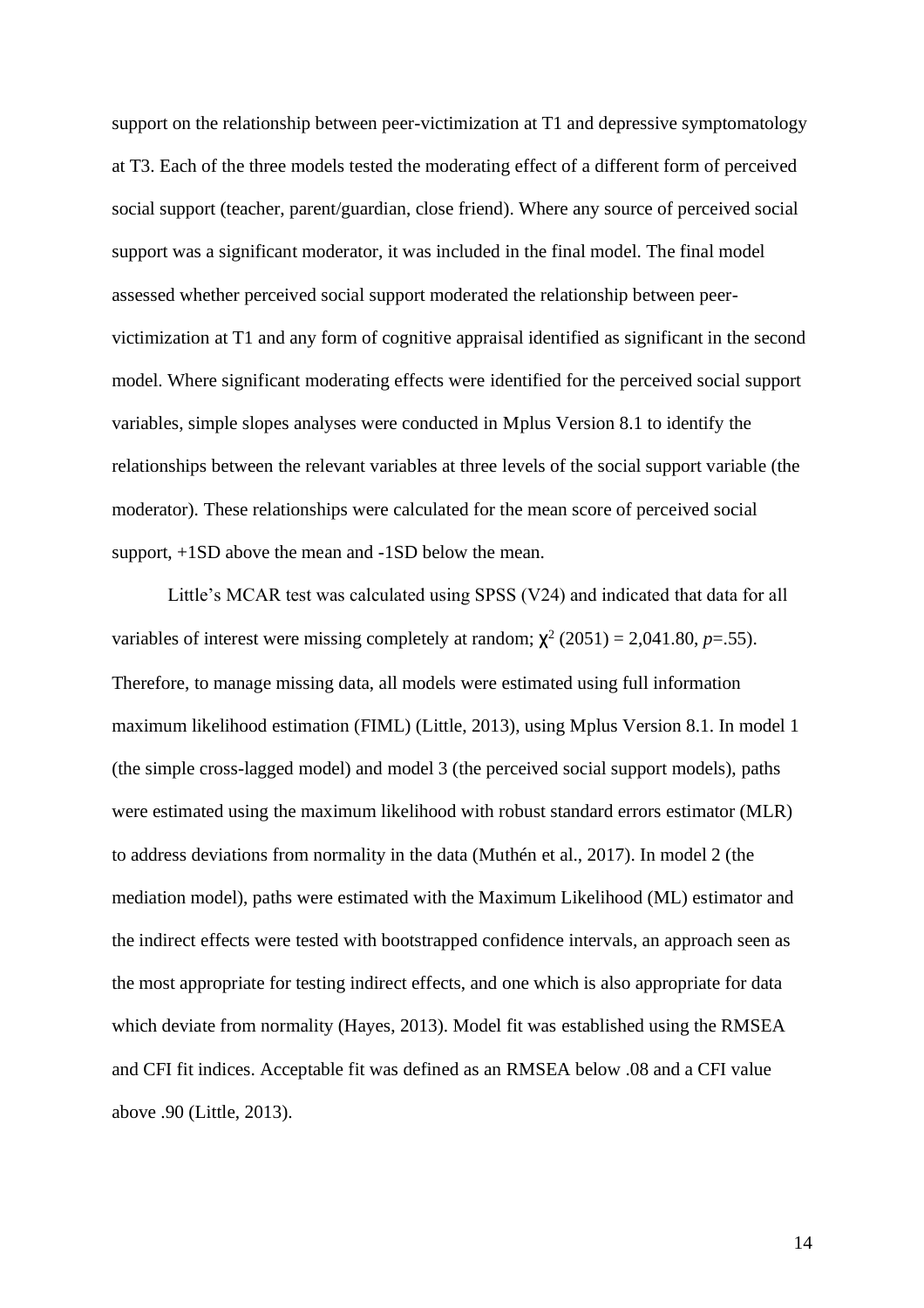#### **Results**

#### **Descriptive statistics**

As shown in Table 2, T2 challenge appraisals were not significantly correlated to T1 peer-victimization, T1 depressive symptomatology, or T2 threat appraisals. T2 and T3 threat appraisals were not significantly correlated to perceived social support from parents or teachers. T3 threat appraisals were also not significantly correlated to T3 challenge. All other correlations across variables were significant.

#### **TABLE 2 HERE.**

# **Hypothesis 1: Peer-Victimization will significantly predict symptoms of depression over time**.

A cross-lagged panel model was estimated to examine the relationships between Peer-Victimization and Depressive Symptomatology. This model accounted for 13.1% in the variance in T3 Peer-Victimization ( $R^2 = .13$ ), and 18.8% of the variance in T3 Depressive Symptomatology ( $R^2 = .19$ ). Due to the saturated nature of the model the fit indices reflect a perfect fit to the data and are not reported (Kelloway, 2015). T1 Peer-Victimization predicted T3 Depressive Symptomatology,  $b = 0.59$ ,  $\text{SE}b = 0.11$ ,  $\beta = 0.43$ ,  $p < .001$ , 95% CI [.28, .58]. In addition, T1 Depressive Symptomatology significant predicted T3 Peer-Victimization *b =*  0.32,  $\text{SE}b = 0.06$ ,  $\beta = 0.36$ ,  $p < .001$ , 95% CI [.21, .51].

**Hypothesis 2: Primary appraisals of threat, blame, challenge and control, will mediate the relationship between peer-victimization and symptoms of depression over time**.

In the second model, cognitive appraisals of Threat and Challenge were entered as mediators of the T1 Peer-Victimization to T3 Depressive Symptomatology relationship. This model was an acceptable fit to the data,  $RMSEA = .06, 90\%$  CI [.04, .08], CFI = .95. The model accounted for 16.2% of the variance in Peer-Victimization at time 3 ( $\mathbb{R}^2 = .16$ ), and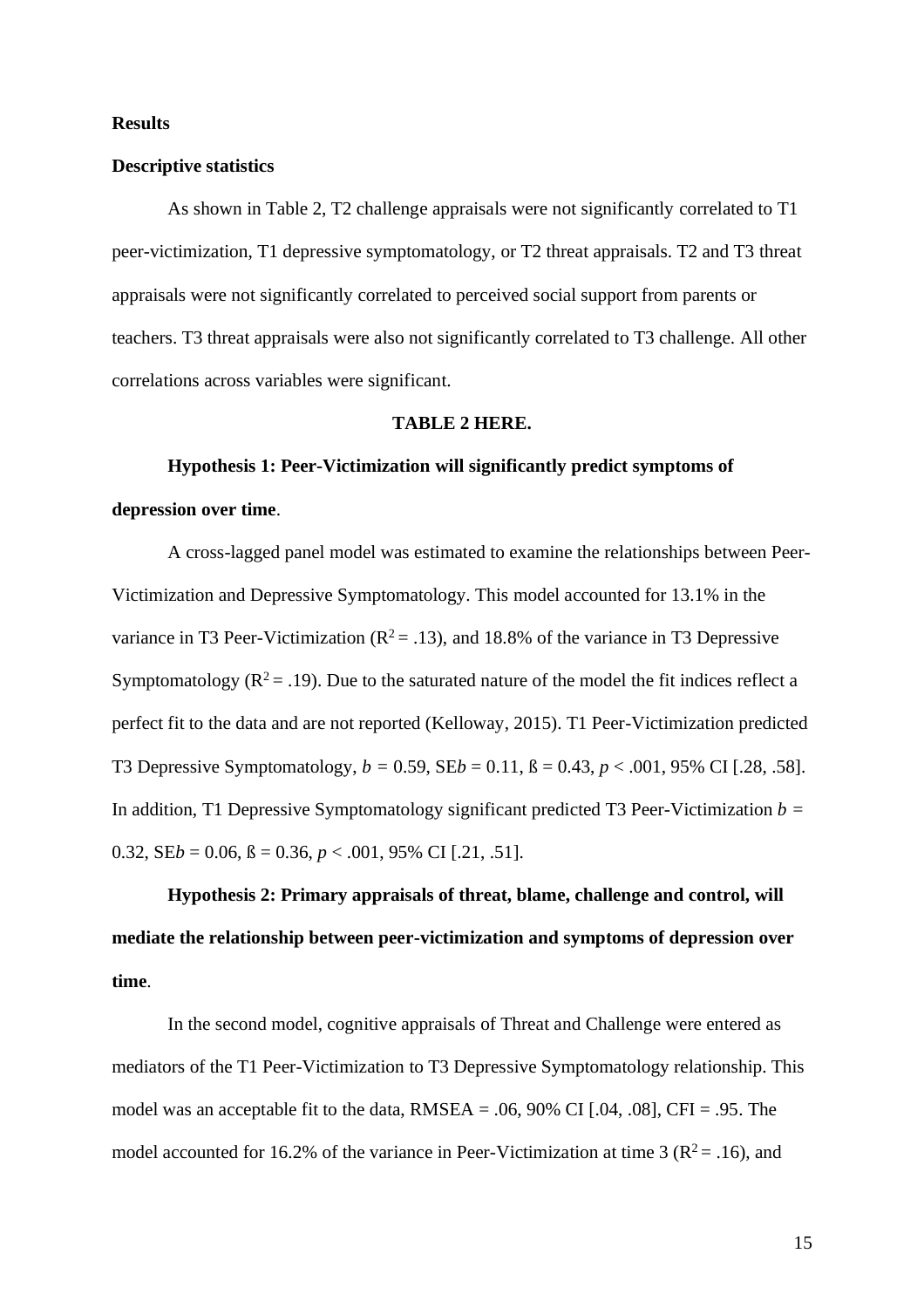31.1% of the variance in Depressive Symptomatology at time 3 ( $\mathbb{R}^2 = .31$ ). As shown in Table 3, T1 Peer-Victimization was significantly and positively associated with T3 Depressive Symptomatology and T1 Depressive Symptomatology significantly and positively associated with T3 Peer-Victimization. Regarding the mediating effects of Challenge and Threat Appraisal, a significant total indirect effect was present. However, neither Threat nor Challenge appraisals accounted for a significant portion of the mediated effect on their own. T1 Peer-Victimization was significantly and negatively associated with T2 Challenge Appraisal, but no significant relationship was found between T1 Peer-Victimization and T2 Threat Appraisal. T2 Challenge Appraisal was significantly and negatively associated with T3 Depressive Symptomatology, whereas T2 Threat Appraisal was significantly and positively associated with T3 Depressive Symptomatology.

## **TABLE 3 HERE**

**Hypothesis 3. Perceived social support from parents or teachers or close friends will moderate the relationship between peer-victimization and symptoms of depression. The relationship between peer-victimization and symptoms of depression will be stronger for those with lower levels of perceived social support.**

Three cross-lagged models were estimated, omitting cognitive appraisals as mediators and including sources of Perceived Social Support separately as possible moderators of the association between T1 Peer-Victimization and T3 Depressive Symptomatology. For Perceived Social Support from Close Friends, the model was a good fit to the data, RMSEA=0.06, 90% CI [.01, .12], CFI=0.97. The model accounted for 12.5% of the variance in T3 Peer-Victimization ( $\mathbb{R}^2 = 13$ ), and 20.1% of the variance in T3 Depressive Symptomatology  $(R^2=20)$ . As shown in Table 4, consistent with models 1 and 2, T1 Peer-Victimization was associated with T3 Depressive Symptomatology, and T1 Depressive Symptomatology was associated with T3 Peer-Victimization. As shown in Table 4, T1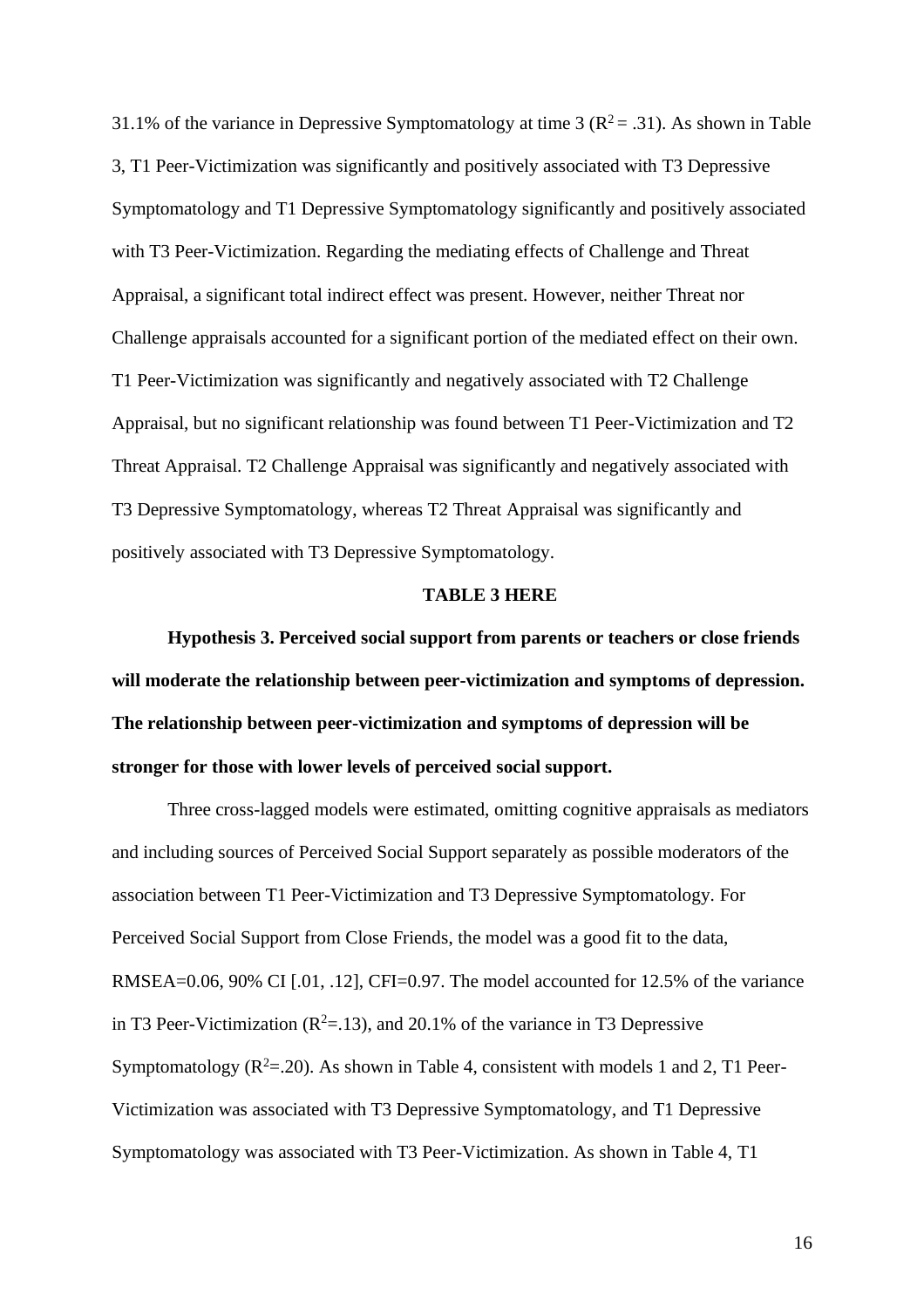Perceived Social Support from Close Friends was not significantly associated with T3 Depressive Symptomatology and did not moderate the relationship between T1 Peer-Victimization and T3 Depressive Symptomatology.

Regarding Perceived Social Support from Parents/ Guardians, and Perceived Social Support from Teachers, neither model was a good fit to the data; for the parents/ guardian model, RMSEA=0.20, 90% CI [.15, .25], CFI=0.79, and for the teacher model, RMSEA=0.22, 90% CI [.17, .27], CFI=0.66. Therefore, the models are not reported for perceived social support from parents/ guardians, or for perceived social support from teachers.

**Hypothesis 4: Perceived social support from parents or teachers or close friends will moderate the mediating role of primary appraisals on the relationship between peer-victimization and symptoms of depression.** 

Since no source of perceived social support moderated the relationship between T1 peer-victimization and T3 depressive symptomatology, no model was estimated to further assess this hypothesis (as per our pre-registered data analysis plan).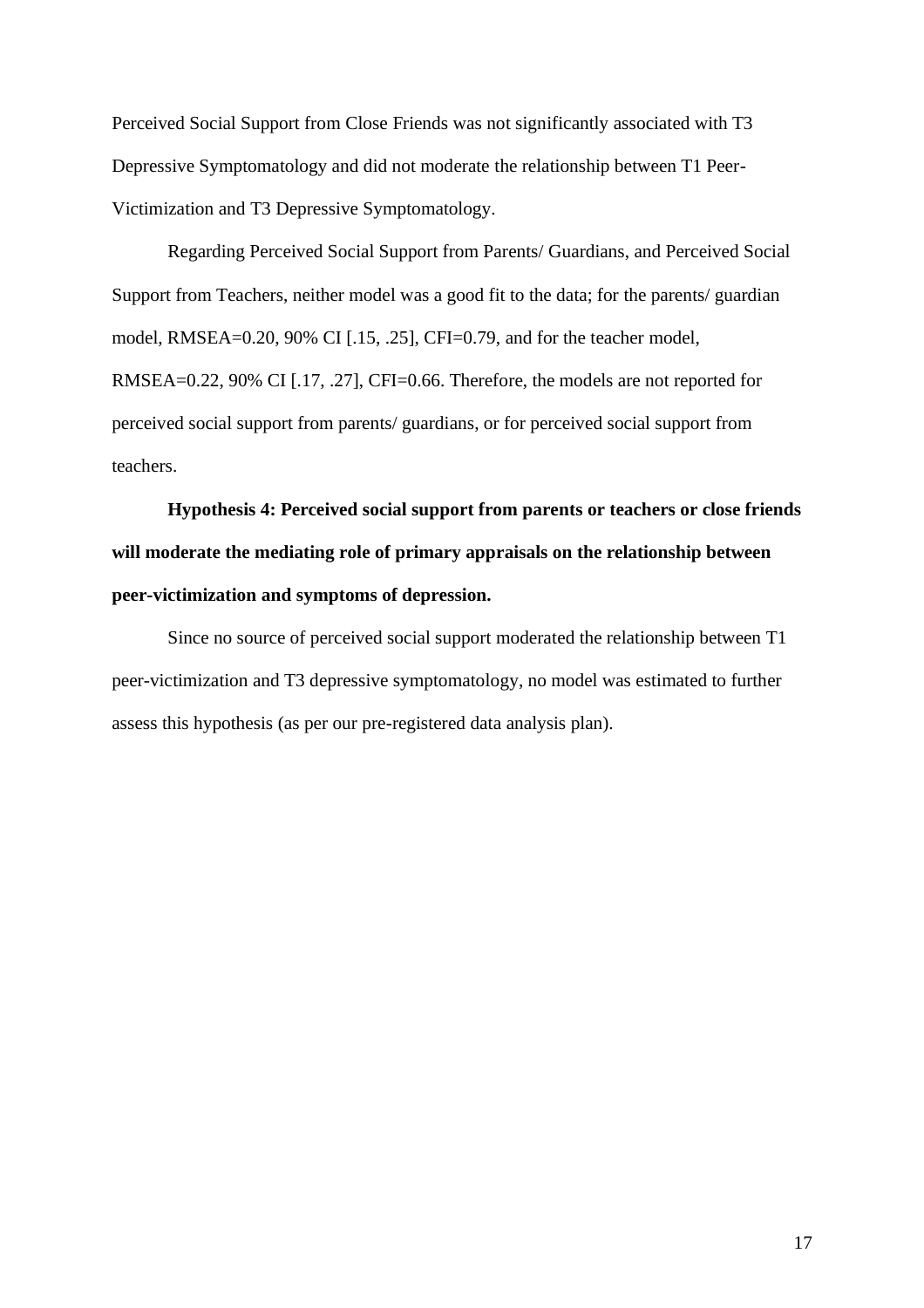## **Discussion**

This study applied the Transactional Model of Stress (Lazarus & Folkman, 1984) to examine the role of cognitive appraisals of threat, challenge, control, blame and perceived social support in the longitudinal relationship between peer-victimization and depressive symptomatology. Across a three-month period, among adolescents who reported experiencing peer-victimisation, the frequency of peer-victimization was associated with increases in depressive symptomatology and depressive symptomatology was associated with increases in peer-victimization. No form of perceived social support moderated this relationship. A small significant total indirect effect for threat and challenge appraisal was found; however, independently neither threat nor challenge mediated the relationship between peer-victimization and depressive symptomatology. Despite this, peer-victimization at the start of the study was significantly associated with challenge appraisals, but not threat appraisals, one month later. Both threat and challenge appraisals were associated with depressive symptomatology one month later.

# **The longitudinal relationship between peer-victimization and depressive symptomatology**

Supporting our first hypothesis, peer-victimization was significantly, positively associated with depressive symptomatology after three months, even after controlling for earlier levels of depressive symptomatology. In addition, depressive symptomatology at the start of the study was significantly and positively associated with later peer-victimization. These findings lend further support to the notion of a reciprocal relationship between peervictimization and depressive symptomatology reported in previous research (e.g. Rejintes et al., 2010). The aim of those perpetrating victimization is to demean and humiliate the target, damaging their social reputation and status (Juvonen & Graham, 2014). Peer-relationships are of increased importance during adolescence, and such damage can relate to feelings of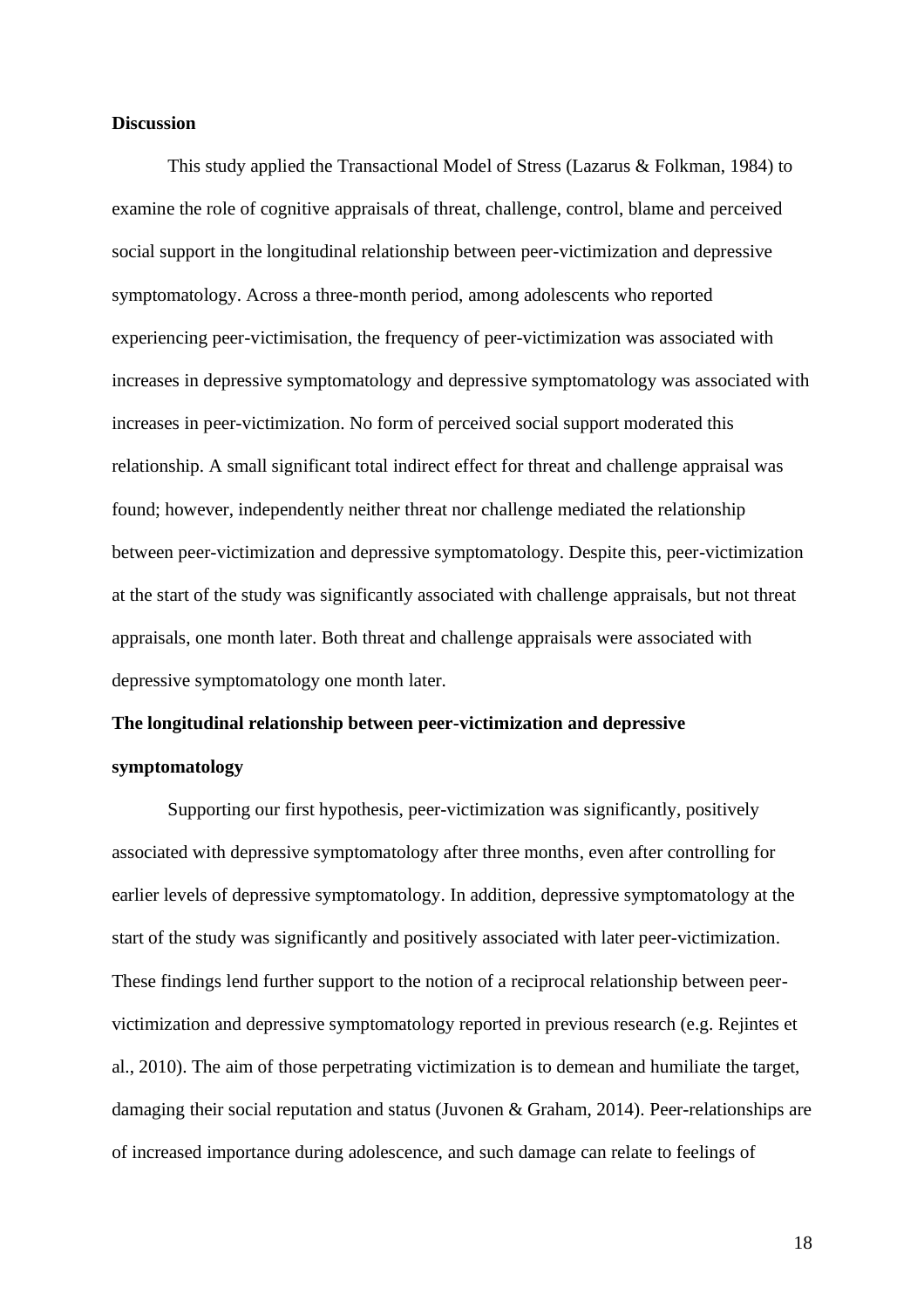rejection which in turn relates to negative outcomes such as symptoms of depression (LaFontana & Cillessen, 2010; Storch & Ledley, 2005). Higher levels of depressive symptomatology were also associated with later peer-victimization. Adolescents with higher levels of depressive symptomatology may find peer-relationships particularly challenging which may leave them vulnerable to victimization (Kaltiala-Heino et al., 2010; Rejintes et al., 2010). The findings of the current study support previous research, which suggests that depressive symptomatology can be both an antecedent and outcome to peer-victimization (Rejintes et al., 2010).

# **The role of threat, challenge, control, and blame appraisals in the relationship between peer-victimization and depressive symptomatology**

There was partial support for the hypothesis that primary appraisals of threat, blame, challenge, and control would mediate the relationship between peer-victimization and subsequent symptoms of depression. The mediating role of control and blame appraisals could not be tested due to the poor reliability of the scales. However, threat and challenge appraisals accounted for a significant total indirect effect in the relationship between peervictimization and depressive symptomatology; yet neither was, on its own, a significant mediator. This total indirect effect reflects the sum of the specific indirect effects (Hayes, 2013) and was evidenced in the significant associations between peer-victimization, both threat and challenge, and subsequent symptoms of depression. This significant total indirect effect suggests that collectively threat and challenge appraisals play a role in explaining the association between peer-victimization and depressive symptomatology.

The inclusion of threat and challenge appraisals in the model accounted for an additional 13% of the variance in depressive symptomatology at the end of the study. This demonstrates that these appraisals have an important direct effect upon depressive symptomatology in the context of peer-victimization. Both threat and challenge appraisals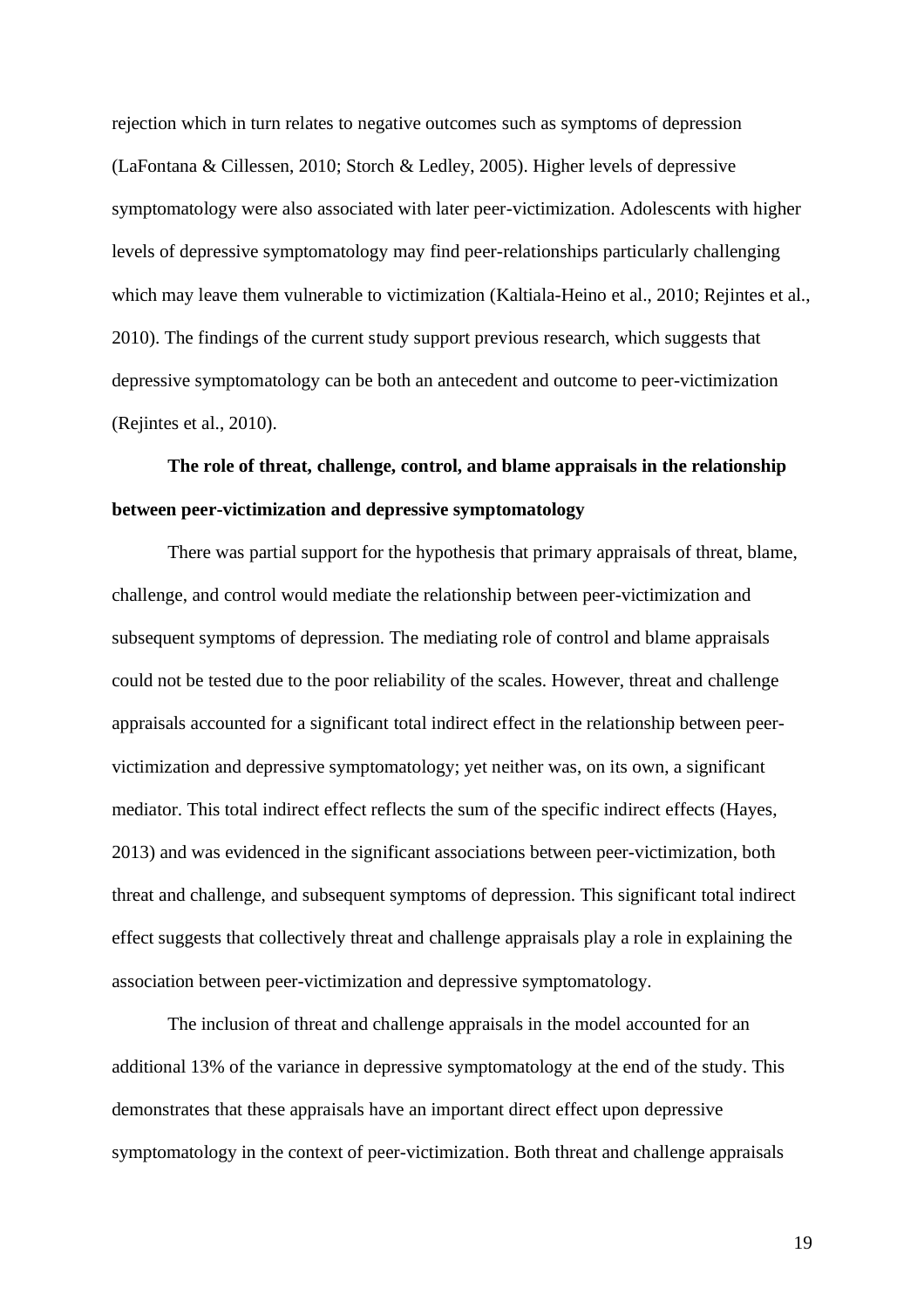capture evaluations of the possible future implications of an event, but where threat appraisals reflect an evaluation of the risk of future personal harm, and challenge appraisals reflect a more positive eagerness to address the event (Palmwood & McBride, 2017). Although limited, research on children and adolescents' challenge appraisals of peervictimization suggests such appraisals can capture an evaluation of positive outcomes following the experience, for example learning how to deal with bullying and how not to bully others, feeling there is an opportunity to make new friends, and thinking the bullying will stop (Hunter & Boyle 2004). The more positive nature of challenge appraisals is highlighted in the association between challenge appraisals and a reduction in depressive symptomatology reported in this study. The findings of the current study are the first to highlight this pattern of outcomes in a peer-victimization context. From a social-ecological perspective (Bronfenbrenner, 1979; Espelage & Swearer, 2003), such findings emphasize that individual-level appraisals play an important role in adolescents' adaptation to experiences of peer-victimization.

After controlling for both threat and challenge appraisals at the start of the study, peer-victimization was negatively associated with challenge appraisal one month later. In cross-sectional work, Hunter and Boyle (2002) report that appraisals of control are lower among young people experiencing persistent peer-victimisation (lasting over 4 weeks). Our results suggest that this may also be true of challenge appraisals and extend the finding to longitudinal data. This adds weight to the notion that early intervention is important and supports a definition of 'early' as 'within one month'.

In contrast to challenge appraisals, threat appraisals can reflect an anticipation of possible harm or loss, or fear that the event may occur again in the future (Lazarus & Folkman, 1984). Peer-victimization at the start of this study was not associated with threat appraisals one month later. Taken alongside the previously discussed effect present for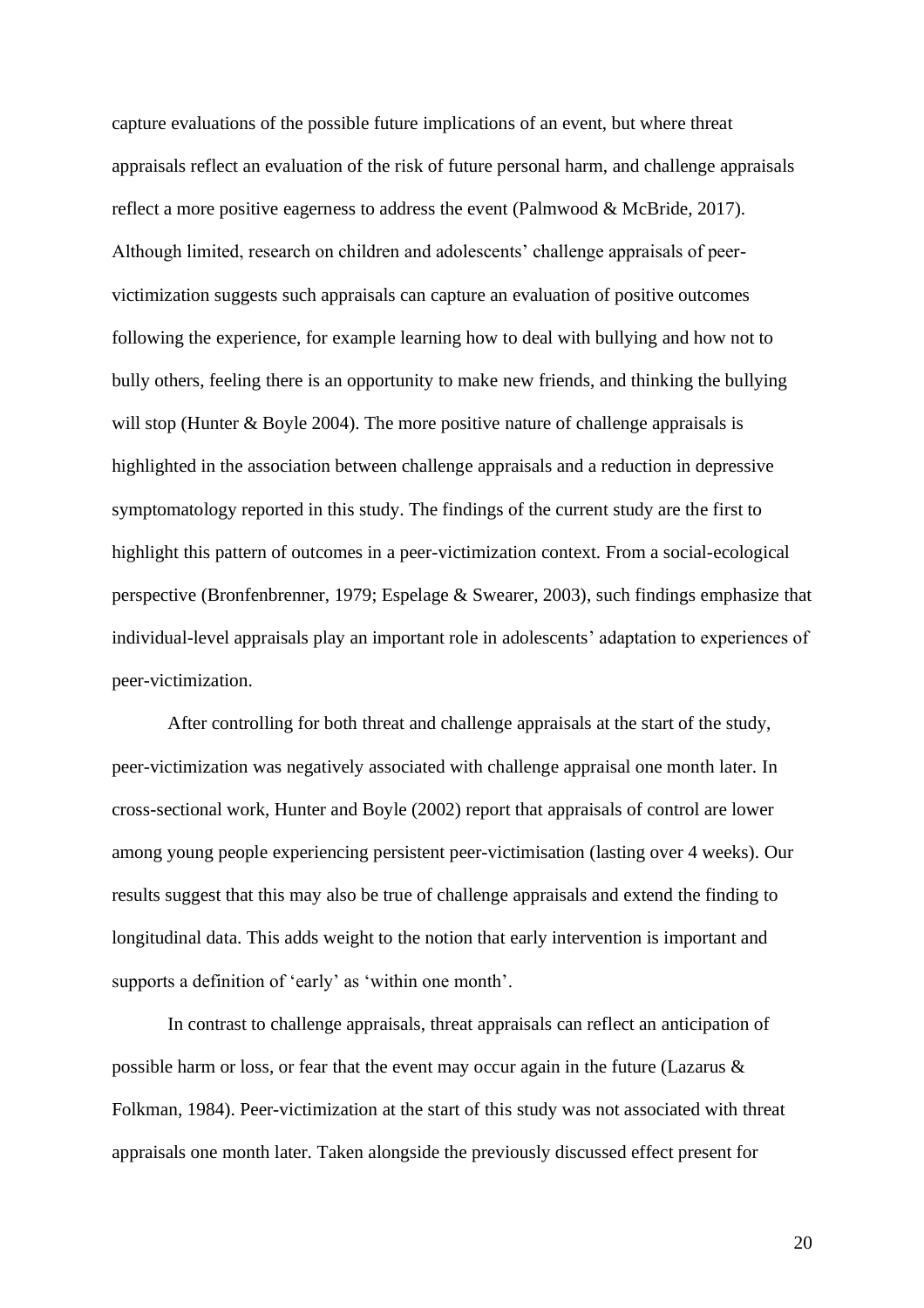challenge appraisals, and reports pertaining to control appraisals (Hunter & Boyle, 2002), it seems that some forms of appraisal may be less affected by peer-victimisation than others. However, threat appraisals in the second month of the study were significantly associated with depressive symptomatology one month later, highlighting their negative impact on adjustment. Taken together, these findings highlight the direct relationship in a peervictimisation between threat and challenge appraisals and depressive symptomatology context and offer a possible avenue for early intervention.

# **The role of perceived social support in the relationship between peervictimization and depressive symptomatology**

Disconfirming the stress-buffering hypothesis (Cohen & Wills, 1985), perceived social support from *close friends* did not moderate the longitudinal relationship between peervictimization and depressive symptomatology. However, the lack of a moderating role of perceived social support from friends is consistent with previous research (e.g. Noret et al., 2020). This may relate to the unique nature of peer-victimization as a stressor, in that the goal of this behavior is to damage social status and social networks (Juvonen & Graham, 2014). As peer-victimization continues this may result in damage to friendships, resulting in support erosion (Slavin & Rainer, 1990) or further peer-rejection (Rueger et al., 2016). Thus, over time peer-victimization may be associated with a reduction in such support from friends, which in turn leads to depressive symptomatology. Therefore, perceived social support may function as a mediator not a moderator in the longitudinal relationship between peervictimization and depressive symptomatology.

It was not possible to assess the moderating role of perceived social support from *teachers* and *parents/ guardians* as the pre-registered models were a poor fit to the data. This could reflect misspecification in the model, for example, the operationalisation of perceived support as moderating variables. The evaluation of support from *teachers* and *parents/*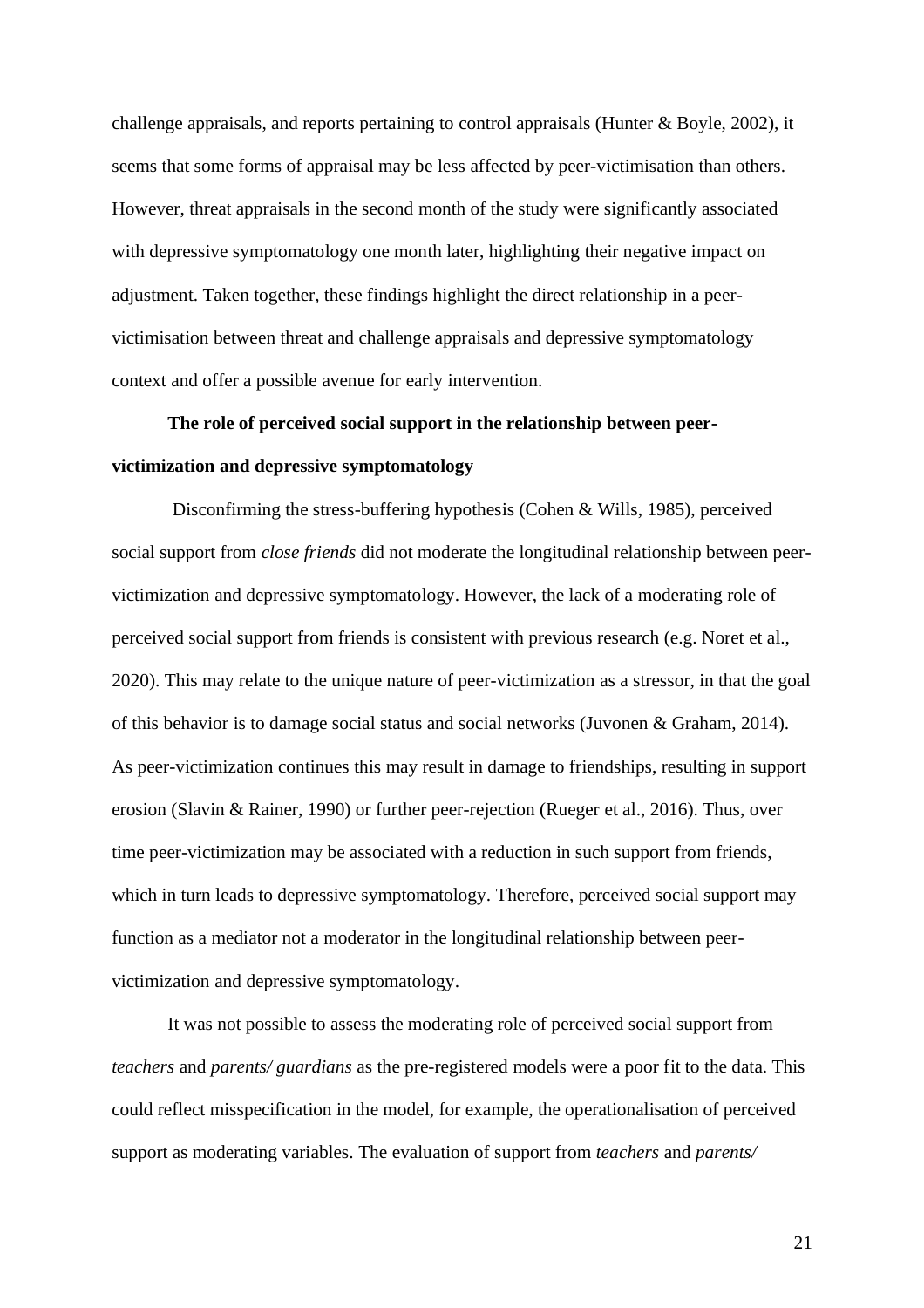*guardians* may reflect previous experiences of reporting peer-victimisation. If such support has not been helpful or has resulted in young people not feeling as if they are believed, or fearing repercussions this will affect the evaluation of this support. As a result, over time, such support may not be evaluated as helpful (Fekkes, Pijpers, & Verloove-Vanhorick, 2005; Oliver & Candappa, 2007). Therefore, and consistent with the discussion on perceived support from *close friends*, it may be that these variables are a better fit to the data if they are operationalized as mediators. Such mediating relationships should ideally be tested with longitudinal data (Maxwell & Cole, 2007). In the current study, it was not possible to test this alternative model as perceived social support was measured only once at the start of the study. Testing this relationship would be an important avenue of future research.

## **Limitations and future directions**

This study highlights the applicability of the TMS (Lazarus & Folkman, 1984) and the Social-ecological model (Bronfenbrenner, 1979) for understanding the process and social context underpinning the relationship between peer-victimization and adjustment. A strength of our study is that it aimed to examine multiple cognitive appraisals from both an individual (threat, challenge, control, and blame appraisals) and micro-system level (perceived social support). The findings of the current study are the first to highlight the role of challenge appraisals in the relationship between peer-victimization and depressive symptomatology.

However, these findings should be considered in the context of some limitations. While well-validated measures were utilized in the study, all measures were self-report and as such social desirability may affect responses (Solberg & Olweus, 2003). Future research could consider the use of other methods, such as peer-nomination, to supplement the selfreport measure of peer-victimization. In the current study, measures of threat, challenge, control, and blame appraisals that had previously been documented as reliable (Catterson & Hunter, 2010) were used. However, the blame and control measures performed poorly in this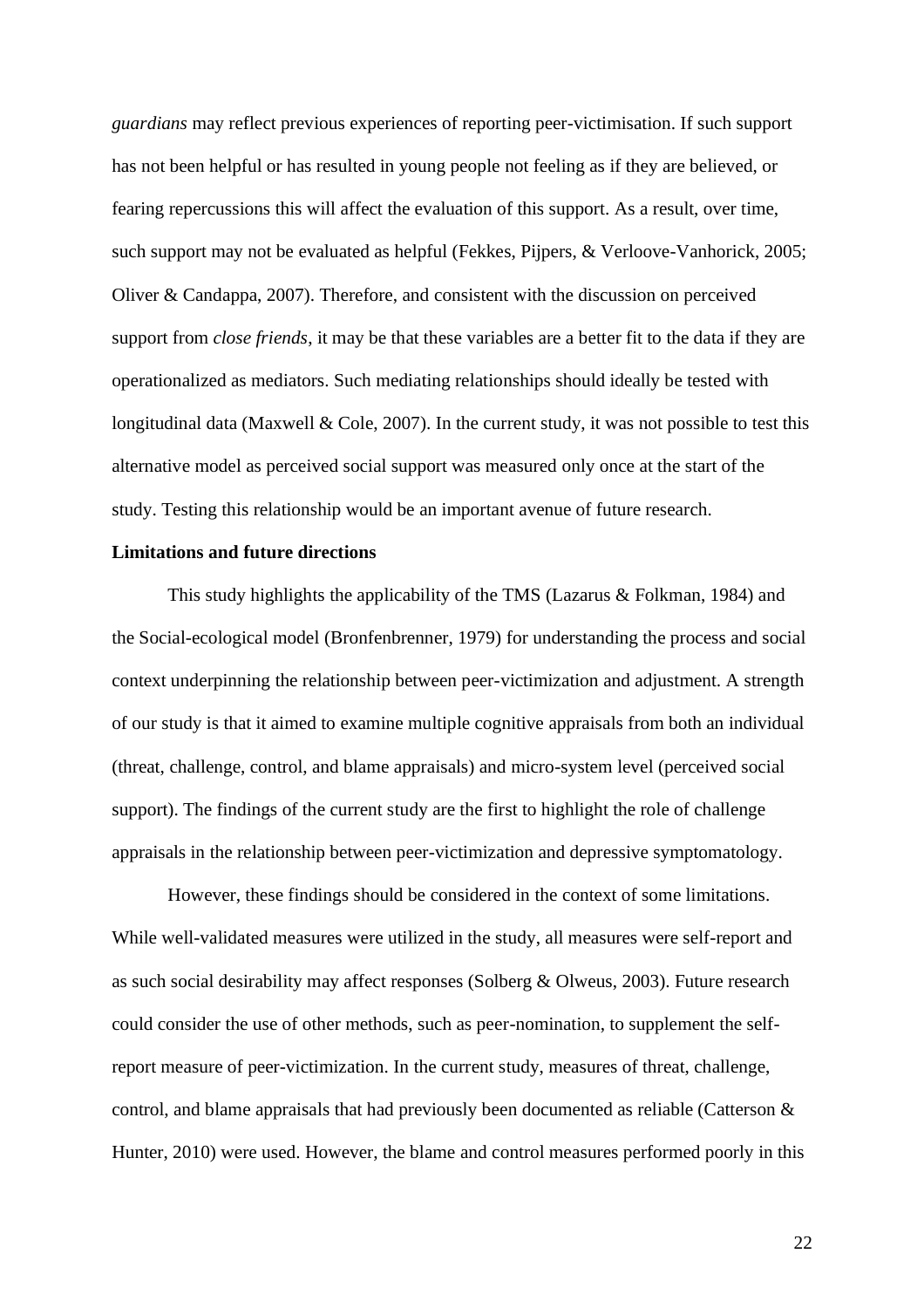study and for this reason were excluded from the analyses. Further work is required to develop well-validated measures of cognitive appraisals specific to peer-victimization to enable the examination of their role in the relationship between peer-victimization and negative outcomes.

The current study measured young people's experiences of peer-victimization alongside their cognitive appraisals and symptoms of depression once a month, over a threemonth period. However, adolescents' recall of their appraisals following experiences of peervictimization may be affected by time and be reframed or altered in some way (Didymus  $\&$ Fletcher, 2012). Furthermore, adolescents' appraisals may be affected by changes in their experiences of peer victimization, or by any damage to social networks and available support available from friends and peers (Juvonen & Graham, 2014). Diary methods offer the potential to provide more detail on adolescents' experiences of peer-victimization and the role of others, such as close friends, in the behavior (Seiffge-Krenke, 1995). Analysing diary entries would enable a more in-depth investigation of in-the-moment appraisals of peervictimization, alongside the analysis of how appraisals change in response to continued peervictimization.

### **Implications for Practice**

Many anti-bullying initiatives highlight the importance of social support and talking to others about peer-victimization experiences (e.g. Demaray & Malecki, 2006). The findings of the current study support previous research (e.g. Noret et al., 2020), which found no moderating role for perceived social support in the relationship between peer-victimization and adjustment. Further work is required to identify sources of support that may be helpful in tackling experiences of peer-victimization. Alternatively, future research could focus on developing alternative interventions to buffer the impact of peer-victimization on depressive symptomatology.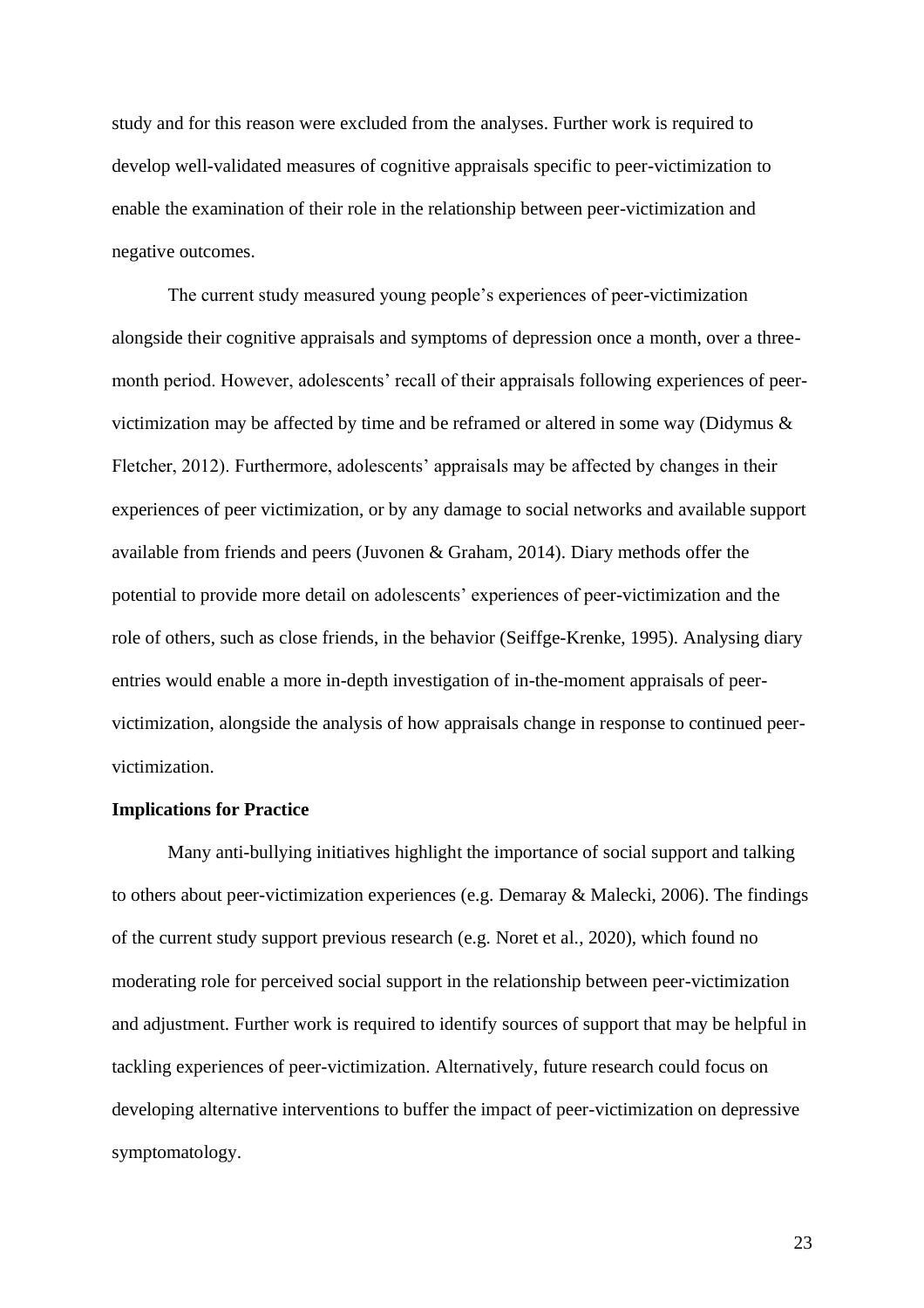Our results also speak to the relevance and importance of a focus on threat and challenge appraisals. Both these forms of appraisal were associated with subsequent reports of depressive symptomatology and therefore offer avenues for intervention. Previous studies have demonstrated the effectiveness of interventions focusing on altering individual's appraisals of situations (e.g. Alter et al., 2010), or suggest cognitive behavioral therapy (CBT) as a means of altering cognitive appraisals (Jamieson, 2017). Gee et al.'s (2020) recent meta-analysis suggests that school-based interventions, including school-based CBT, are effective in reducing adolescents' symptoms of depression and anxiety. Such interventions could be integrated into existing anti-bullying programmes, as a means of reframing adolescents' appraisals of their experiences and equipping them with the resources required to manage their experiences. Given the likelihood that peer-victimization will never be completely eradicated, such an approach may offer hope for young people experiencing ongoing aggression from their peers.

# **Conclusion**

Peer-victimization continues to be frequently experienced by youth and has serious consequences for the development of symptoms of depression. The results of this study are the first to highlight a role for challenge appraisals in this relationship. Such findings highlight the applicability of the transactional model of stress and social-ecological model to the study of the relationship between peer-victimization and mental health. While the current study found no moderating role for perceived social support from friends, the role of threat and challenge appraisals in the development of depressive symptomatology is highlighted. Such findings offer alternative avenues for intervention to support adolescents experiencing peer-victimization.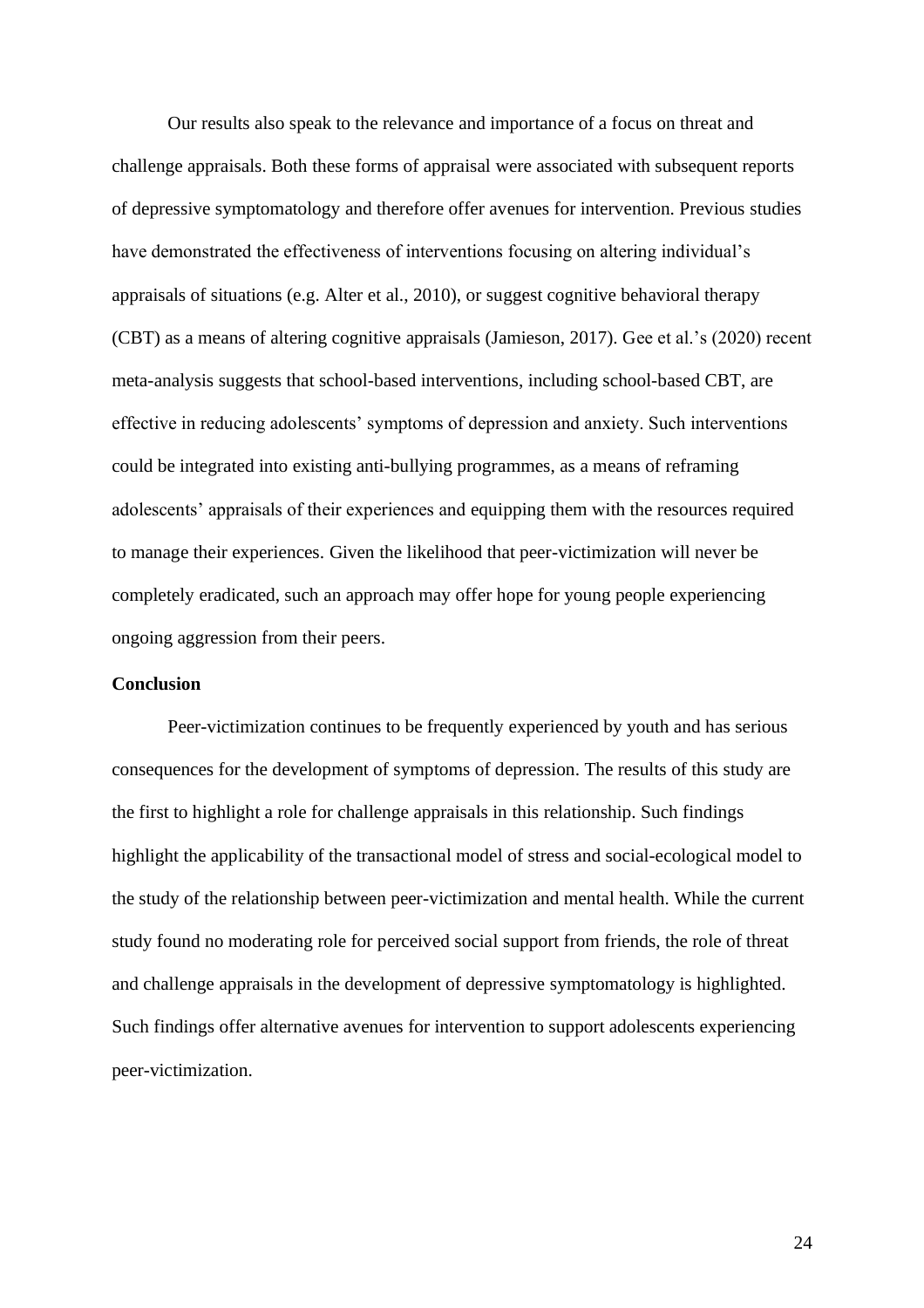#### **References**

- Alter, A. L., Aronson, J., Darley, J. M., Rodriguez, C., & Ruble, D. N. (2010). Rising to the threat: Reducing stereotype threat by reframing the threat as a challenge. *Journal of Experimental Social Psychology*, *46*(1), 166-171. doi:10.1016/j.jesp.2009.09.014
- Björkqvist, K., Lagerspetz, K. M., & Kaukiainen, A. (1992). Do girls manipulate and boys fight? Developmental trends in regard to direct and indirect aggression. *Aggressive Behavior*, 18(2), 117-127. doi:10.1002/1098-2337(1992)18:2<117::AID-AB2480180205>3.0.CO;2-3
- Bokhorst, C. L., Sumter, S. R., & Westenberg, P. M. (2010). Social support from parents, friends, classmates, and teachers in children and adolescents aged 9 to 18 years: Who is perceived as most supportive? *Social Development, 19*(2), 417-426. doi:10.1111/j.1467-9507.2009.00540.x
- Bowen, N. K., & Masa, R. D. (2015). Conducting measurement invariance tests with ordinal data: A guide for social work researchers. *Journal of the Society for Social Work and Research, 6*(2), 229-249. doi:10.1086/681607

Bronfenbrenner, U. (1979). *The Ecology of Human Development*. Harvard University press.

- Catterson, J., & Hunter, S. C. (2010). Cognitive mediators of the effect of peer victimization on loneliness. *British Journal of Educational Psychology, 80*(3), 403-416. doi:10.1348/000709909X481274
- Cheng, S. T., Cheung, K. C. C., & Cheung, C. K. (2008). Peer victimization and depression among Hong-Kong adolescents. *Journal of Clinical Psychology, 64*(4), 766–776. doi:10.1002/jclp.20489
- Cobb, S. (1976). Social support as a moderator of life stress. *Psychosomatic Medicine, 38*, 200-314. doi:10.1097/00006842-197609000-00003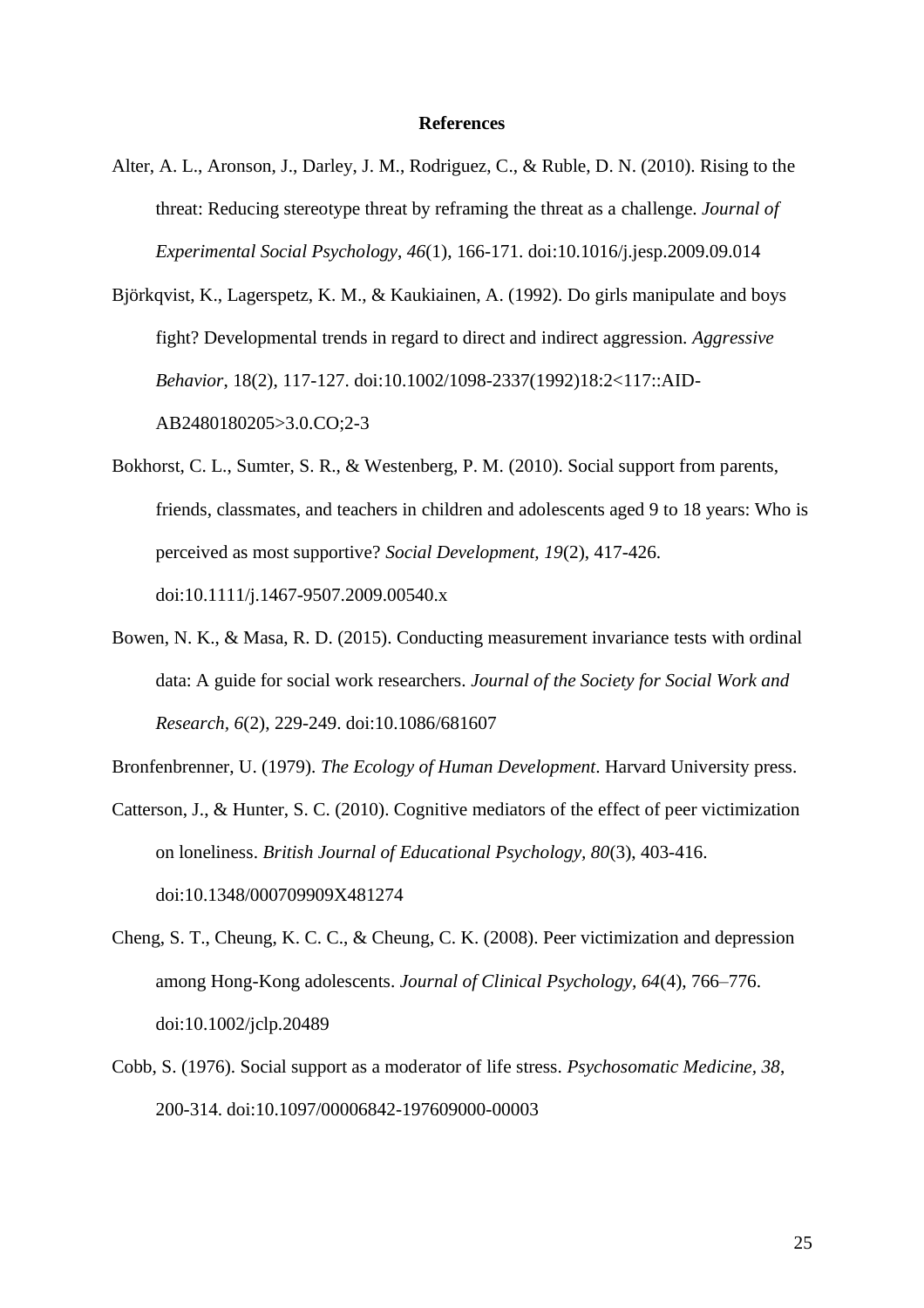- Cohen, S. (2004). Social relationships and health. *American Psychologist,59*, 676-684. doi:10.1037/0003-066X.59.8.676
- Cohen, S., & Wills, T. A. (1985). Stress, social support, and the buffering hypothesis. *Psychological Bulletin, 98*(2), 310-357. doi:10.1037/0033-2909.98.2.310
- Davidson, L. M., & Demaray, M. K. (2007). Social support as a moderator between victimization and internalizing- externalizing distress from bullying. *School Psychology Review, 36*(3), 383–405. doi:10.1080/02796015.2007.12087930
- Demaray, M. K., & Malecki, C. K. (2006). A review of the use of social support in antibullying programs. *Journal of School Violence, 5*(3), 51-70. doi:10.1300/J202v05n03\_05
- Didymus, F. F., & Fletcher, D. (2012). Getting to the heart of the matter: A diary study of swimmers' appraisals of organisational stressors. *Journal of Sports Sciences*, *30*(13), 1375-1385. doi:10.1080/02640414.2012.709263
- Espelage, D. L., Holt, M. K., & Henkel, R. R. (2003). Examination of peer–group contextual effects on aggression during early adolescence. *Child Development, 74*(1), 205-220. doi:0009-3920/2003/7401-0015
- Fearnow-Kenney, M., & Kliewer, W. (2000). Threat appraisal and adjustment among children with cancer. *Journal of Psychosocial Oncology, 18*(3), 1-17. doi:10.1300/J077v18n03\_01
- Fekkes, M., Pijpers, F. I., & Verloove-Vanhorick, S. P. (2005). Bullying: Who does what, when and where? Involvement of children, teachers and parents in bullying behavior. *Health Education Research, 20*(1), 81-91. doi:10.1093/her/cyg100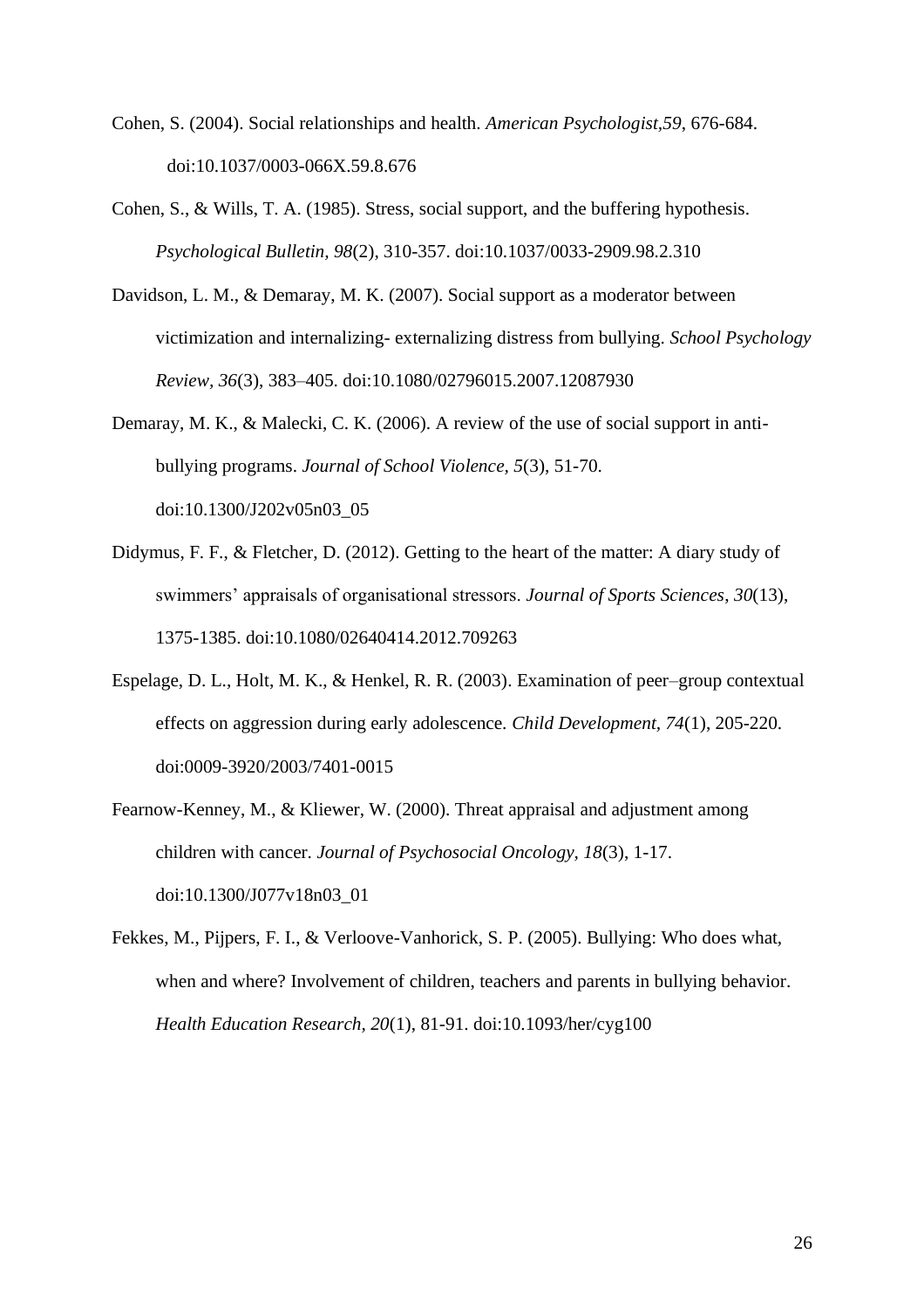- Folkman, S., Lazarus, R. S., Dunkel-Schetter, C., DeLongis, A., & Gruen, R. J. (1986). Dynamics of a stressful encounter: cognitive appraisal, coping, and encounter outcomes. *Journal of Personality and Social Psychology, 50*(5), 992-1003.
- Fosco, G. M., & Feinberg, M. E. (2015). Cascading effects of interparental conflict in adolescence: Linking threat appraisals, self-efficacy, and adjustment. *Development and Psychopathology, 27*(1), 239-252. doi:10.1017/S0954579414000704
- Gariépy, G., Honkaniemi, H., & Quesnel-Vallee, A. (2016). Social support and protection from depression: systematic review of current findings in Western countries. *The British Journal of Psychiatry, 209*(4), 284-293. doi:10.1192/bjp.bp.115.169094
- Gee, B., Reynolds, S., Carroll, B., Orchard, F., Clarke, T., Martin, D., Wilson, J. & Pass, L. (2020). Practitioner Review: Effectiveness of indicated school‐based interventions for adolescent depression and anxiety–a meta‐analytic review. *Journal of Child Psychology and Psychiatry,* Advanced online publication. doi: 10.1111/jcpp.13209
- Gerard, J. M., Buehler, C., Franck, K., & Anderson, O. (2005). In the eyes of the beholder: cognitive appraisals as mediators of the association between interparental conflict and youth maladjustment. *Journal of Family Psychology, 19*(3), 376-384. doi:10.1037/0893-3200.19.3.376
- Giannotta, F., Settanni, M., Kliewer, W., & Ciairano, S. (2012). The role of threat appraisal in the relation between peer victimization and adjustment problems in early Italian adolescents. *Journal of Applied Social Psychology, 42*(9), 2077-2095. doi:10.1111/j.1559-1816.2012.00931.x
- Grob, A., Flammer, A., & Wearing, A. J. (1995). Adolescents' perceived control: Domain specificity, expectations, and appraisal. *Journal of Adolescence, 18*(4), 403-425. doi:10.1006/jado.1995.1030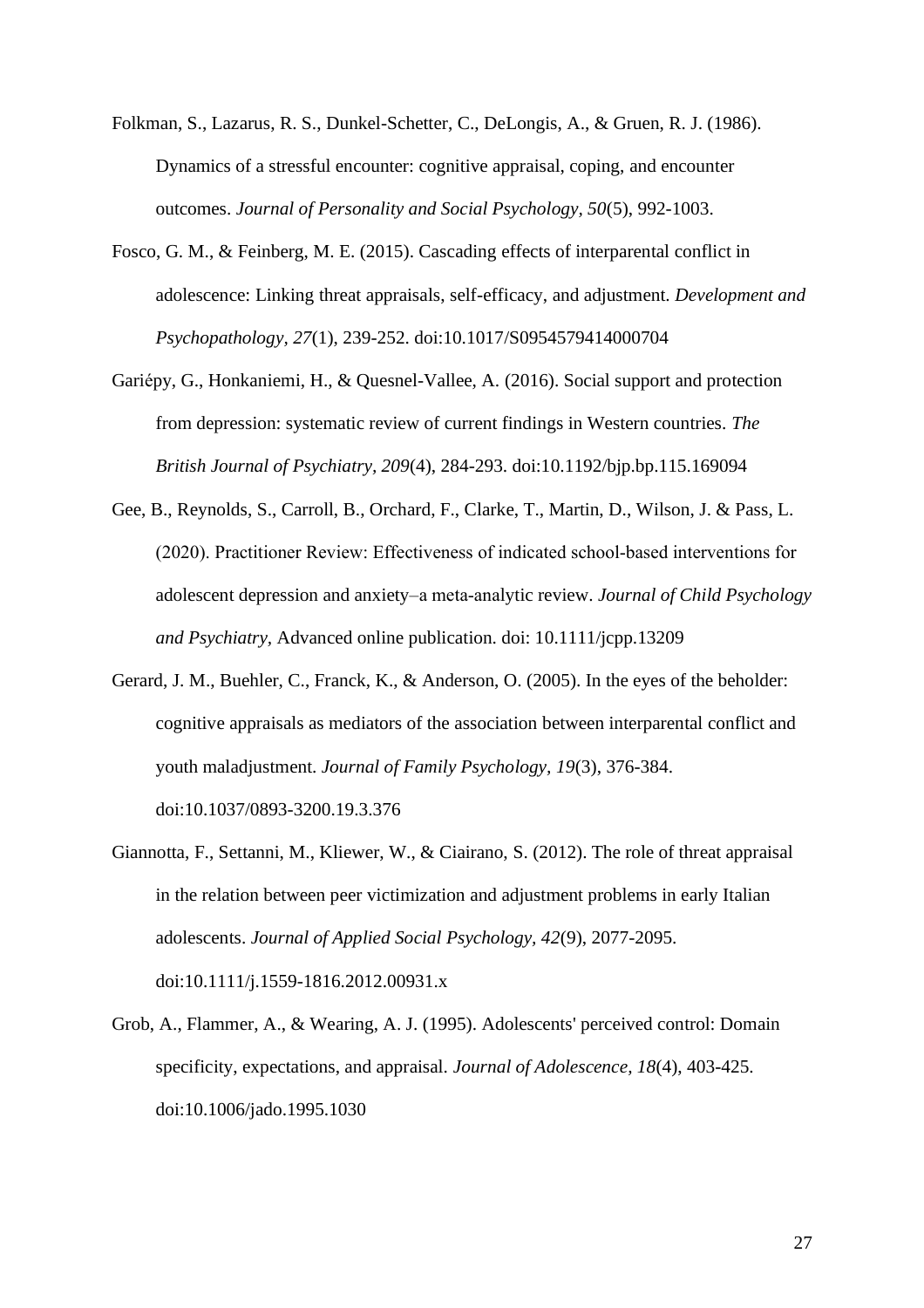- Haroz, E. E., Ybarra, M. L., & Eaton, W. W. (2014). Psychometric evaluation of a self-report scale to measure adolescent depression: The CESDR-10 in two representative adolescent samples in the United States. *Journal of Affective Disorders, 158,* 154–160. doi:10.1016/j.jad.2014.02.009
- Hawker, D. S., & Boulton, M. J. (2000). Twenty years' research on peer victimization and psychosocial maladjustment: A meta-analytic review of cross-sectional studies. *The Journal of Child Psychology and Psychiatry and Allied Disciplines, 41*(4), 441-455. doi:10.1111/1469-7610.00629
- Hayes, A.F. (2013). *Introduction to Mediation, Moderation, and Conditional Process Analysis: A Regression-Based Approach*. London: The Guildford Press.
- Hinduja, S., & Patchin, J. W. (2008). Cyberbullying: An exploratory analysis of factors related to offending and victimization. *Deviant Behavior, 29*(2), 129-156. doi:10.1080/01639620701457816
- Hood, B., Power, T., & Hill, L. (2009). Children's appraisal of moderately stressful situations. *International Journal of Behavioral Development, 33*(2), 167-177. doi:10.1177/0165025408098011
- Hunt, C., Peters, L., & Rapee, R. M. (2012). Development of a measure of the experience of being bullied in youth*. Psychological Assessment, 24*(1), 156-165. doi:10.1037/a0025178
- Hunter, S. C., & Boyle, J. M. (2002). Perceptions of control in the victims of school bullying: The importance of early intervention. *Educational Research, 44*(3), 323-336. doi:10.1080/0013188022000031614
- Hunter, S. C., & Boyle, J. M. E. (2004). Appraisal and coping strategy use in victims of school bullying. *British Journal of Educational Psychology, 74*, 83-107. doi:10.1348/000709904322848833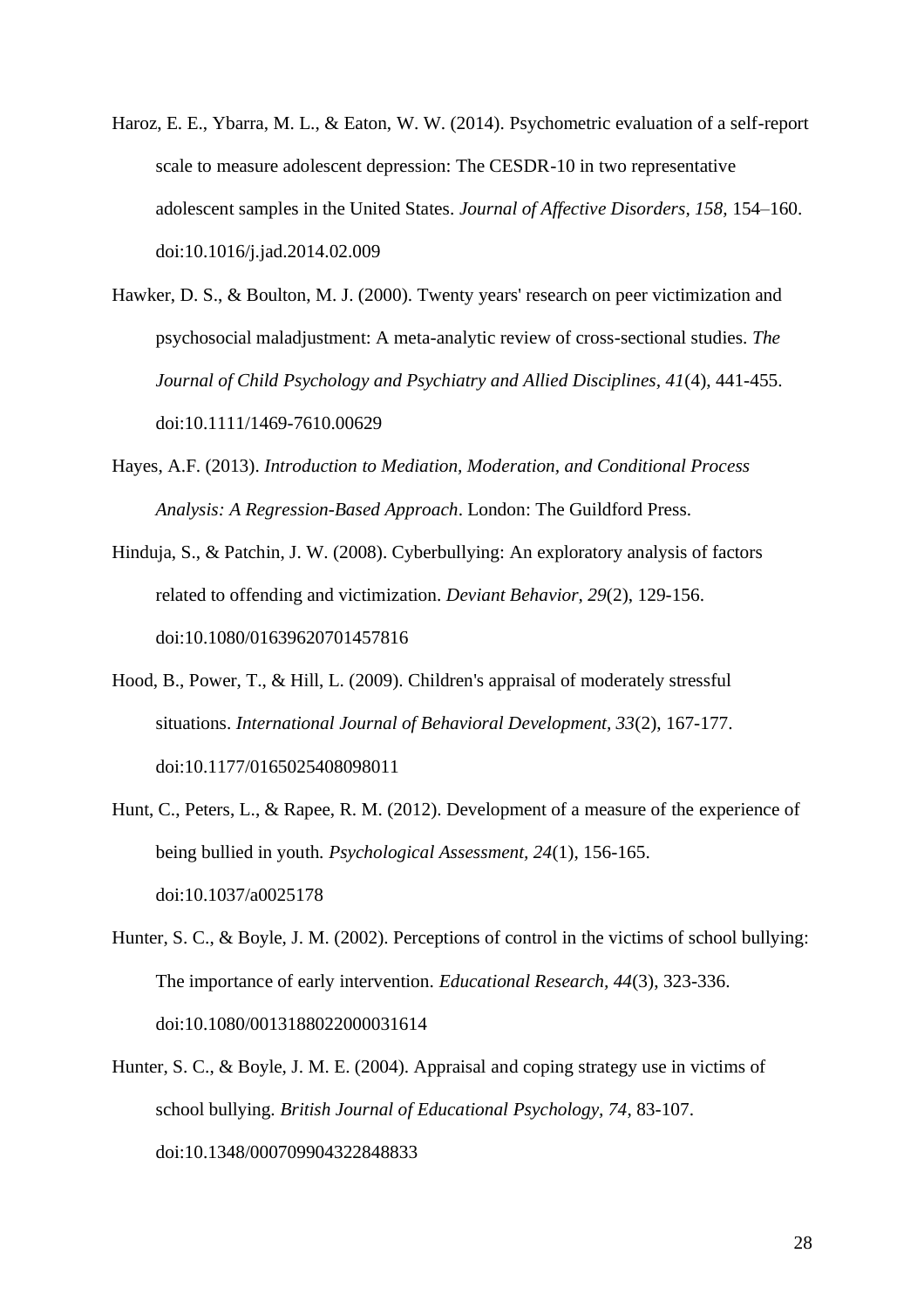- Hunter, S. C., Boyle, J. M. E., & Warden, D. (2004). Help seeking amongst child and adolescent victims of peer-aggression and bullying: The influence of school-stage, gender, victimization, appraisal, and emotion. *British Journal of Educational Psychology, 74*(3), 375-390. doi:10.1348/0007099041552378
- Hunter, S. C., Boyle, J. M. E., & Warden, D. (2007). Perceptions and correlates of peervictimization and bullying*. British Journal of Educational Psychology, 77*(4), 797-810. doi:10.1348/000709906X171046
- Hunter, S. C., Durkin, K., Heim, D., Howe, C., & Bergin, D. (2010). Psychosocial mediators and moderators of the effect of peer victimization upon depressive symptomatology. *The Journal of Child Psychology and Psychiatry, 51*(10), 1141-1149. doi:10.1111/j.1469-7610.2010.02253.x
- Hunter, S. C., Mora-Merchan, J., & Ortega, R. (2004). The long-term effects of coping strategy use in victims of bullying. *The Spanish Journal of Psychology, 7*(1), 3-12.
- Jamieson, J. P. (2017). Challenge and threat appraisals. In A.J. Elliot, C.S. Dweck, & D.S. Yeager (Eds.) (2017). *Handbook of competence and motivation: Theory and application* (2nd Ed.), 175-191. Guildford Publications.
- Juvonen, J., & Graham, S. (2014). Bullying in schools: The power of bullies and the plight of victims. *Annual Review of Psychology, 65*, 159-185. doi:10.1146/annurev-psych-010213-115030
- Kaltiala-Heino, R., Fröjd, S., & Marttunen, M. (2010). Involvement in bullying and depression in a 2-year follow-up in middle adolescence. *European Child & Adolescent Psychiatry, 19*(1), 45. doi:10.1007/s00787-009-0039-2
- Kelloway, E.K. (2015). *Using Mplus for structural equation modelling: A Researcher's guide*. Sage.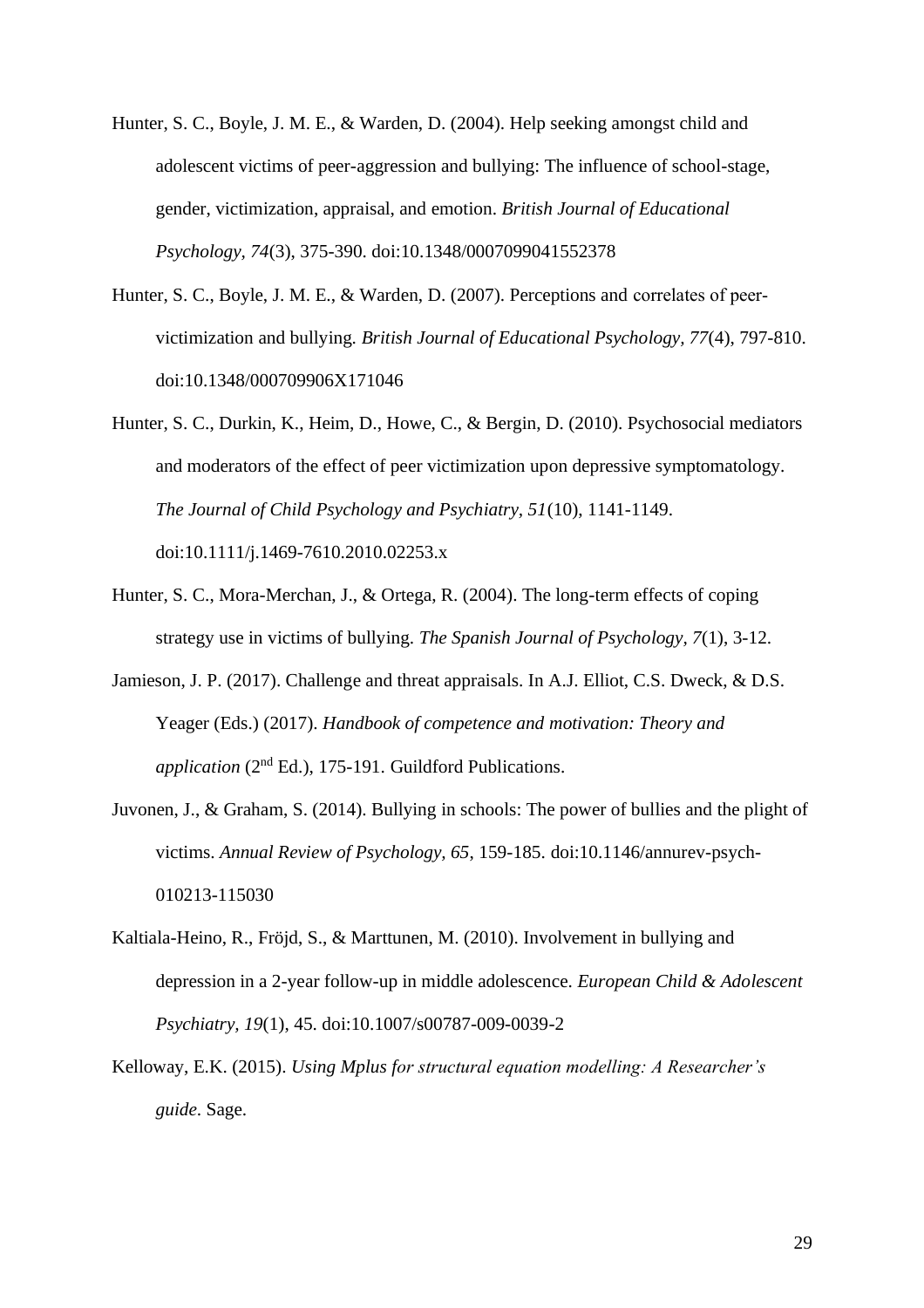Kenny, D.A. (2018, September 25). Mediation. Davidkenny.net. http://davidakenny.net/cm/mediate.htm#DI

Kim, K. L., Jackson, Y., Conrad, S. M., & Hunter, H. L. (2008). Adolescent report of interparental conflict: The role of threat and self-blame appraisal on adaptive outcome. *Journal of Child and Family Studies, 17*(5), 735-751. doi:10.1007/s10826-007-9187-5

Klomek, A. B., Marrocco, F., Kleinman, M., Schonfeld, I. S., & Gould, M. S. (2007). Bullying, depression, and suicidality in adolescents. *Journal of the American Academy of Child and Adolescent Psychiatry, 46*(1), 40-49. doi:10.1097/01.chi.0000242237.84925.18

Lakey, B., & Cohen, S. (2000). Social support theory and selecting measures of social support. In S. Cohen, L. U. Gordon, & B. H. Gottlieb (Eds.). *Social support measurement and interventions: A guide for health and social scientists* (pp. 29 –52). Oxford University Press.

Lazarus, R. S., & Folkman, S. (1984). *Stress, appraisal, and coping*. Springer.

- Lim, C. S., Graziano, P. A., Janicke, D. M., Gray, W. N., Ingerski, L. M., & Silverstein, J.H. (2011). Peer victimization and depressive symptoms in obese youth: The role of perceived social support. *Children's Health Care, 40*(1), 1-15. doi:10.1080/02739615.2011.537929
- Little, T. D. (2013). *Longitudinal Structural Equation Modeling.* London: Guildford Press.
- Malecki, C. K., & Demaray, M. K. (2002). Measuring perceived social support: Development of the child and adolescent social support scale (CASSS). *Psychology in the Schools, 39*(1), 1-18. doi:10.1111/j.1469-7610.2010.02253.x
- Marini, A. A., Dane, A. V., & Bosacki, S. L.; YLC-CURA. (2006). Direct and indirect bullyvictims: Differential psychosocial risk factors associated with adolescents involved in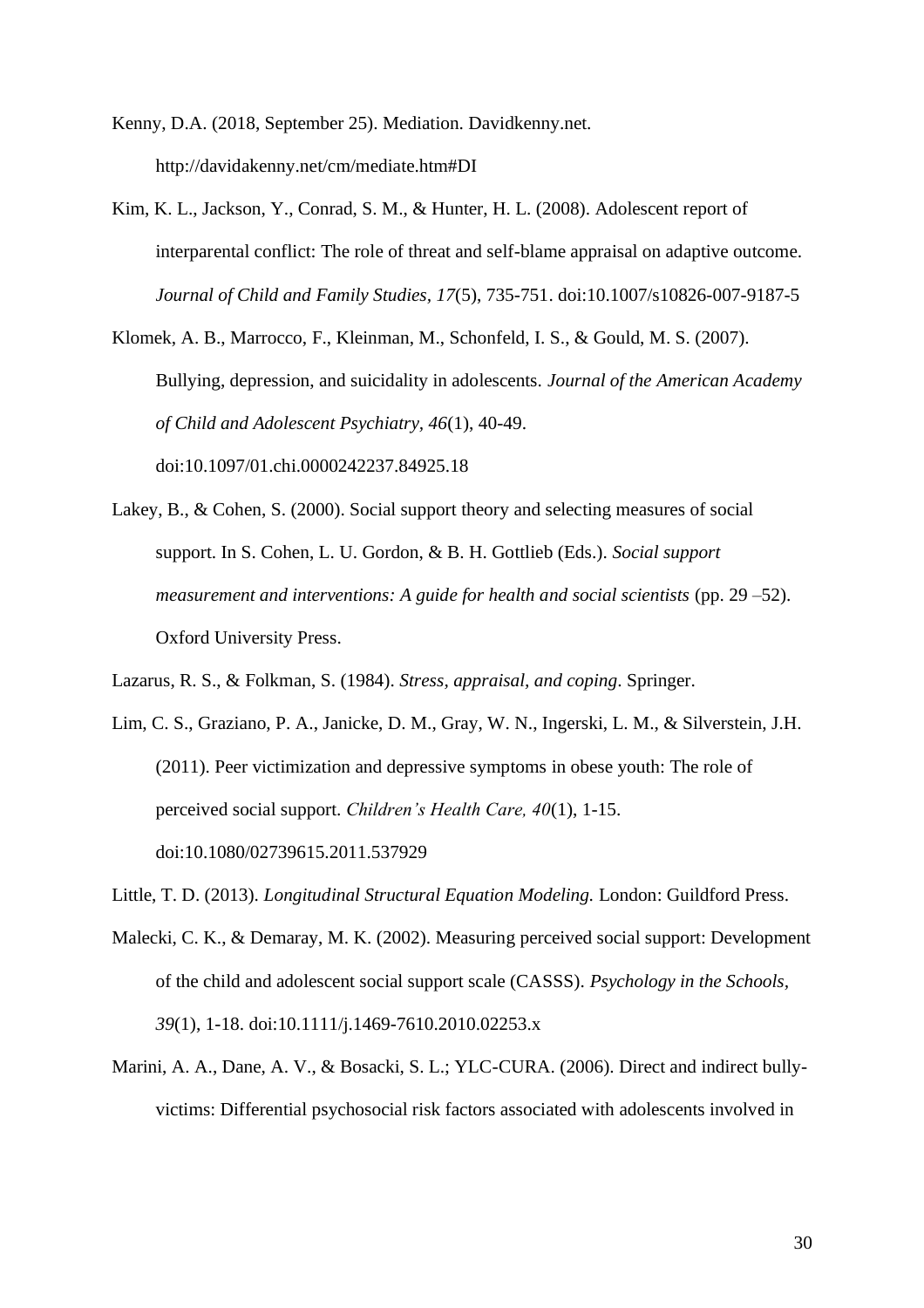bullying and victimization. *Aggressive Behavior, 32*(6), 551–569. doi:10.1002/ab.20155

- Maxwell, S. E., & Cole, D. A. (2007). Bias in cross-sectional analyses of longitudinal mediation. *Psychological Methods, 12*(1), 23-44. doi:10.1037/1082-989X.12.1.23
- Muthén, B. O., Muthén, L. K., & Asparouhov, T. (2017). *Regression and mediation analysis using Mplus*. Los Angeles, CA: Muthén & Muthén.
- Newman, M. L., Holden, G. W., & Delville, Y. (2005). Isolation and the stress of being bullied. *Journal of Adolescence, 28*(3), 343–357.

doi:10.1016/j.adolescence.2004.08.002

- Noret, N., Hunter, S. C., & Rasmussen, S. (2018a). The relationship between peer victimization, cognitive appraisals, and adjustment: a systematic review. *Journal of School Violence, 17*(4), 451-471. doi:10.1080/15388220.2017.1423492
- Noret, N., Hunter, S. C., & Rasmussen, S. (2018b). Thoughts and feelings about bullying. Retrieved from osf.io/cx9fe.
- Noret, N., Hunter, S. C., & Rasmussen, S. (2020). The role of perceived social support in the relationship between being bullied and mental health difficulties in adolescents. *School Mental Health, 12*(1), 156-168. doi:10.1007/s12310-019-09339-9
- Oliver, C., & Candappa, M. (2007). Bullying and the politics of 'telling'. *Oxford Review of Education, 33*(1), 71-86. doi:10.1080/03054980601094594
- Östberg, V., Låftman, S. B., Modin, B., & Lindfors, P. (2018). Bullying as a stressor in midadolescent girls and boys–associations with perceived stress, recurrent pain, and salivary cortisol. *International Journal of Environmental Research and Public Health, 15*(2), 364-375. doi:1660-4601/15/2/364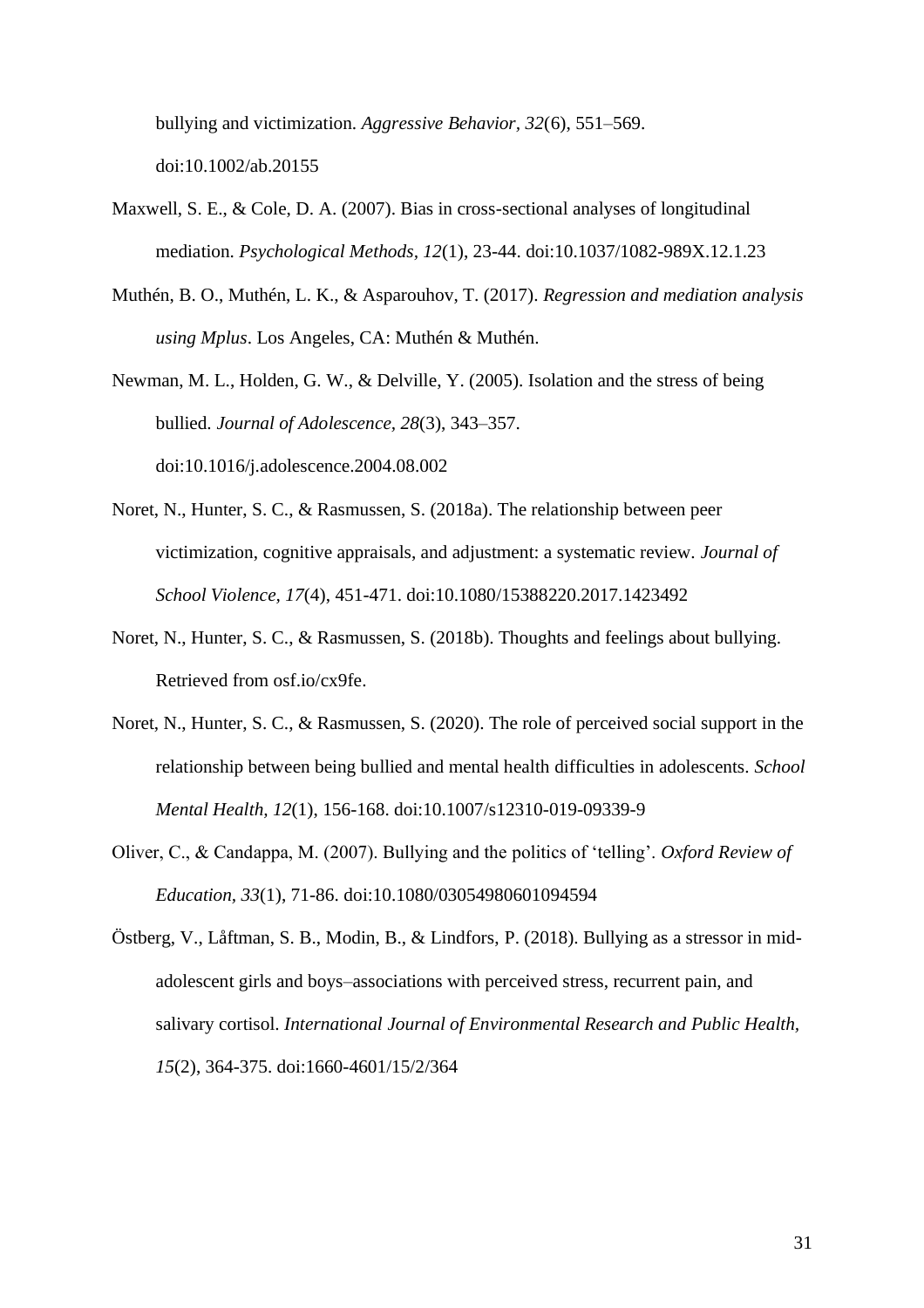- Palmwood, E. N., & McBride, C. A. (2019). Challenge vs. threat: The effect of appraisal type on resource depletion. *Current Psychology, 38*(6), 1522-1529. doi:10.1007/s12144- 017-9713-6
- Pierce, G. R., Sarason, I. G., & Sarason, B. R. (1991). General and relationship-based perceptions of social support: Are two constructs better than one? *Journal of Personality and Social Psychology, 61*(6), 1028-1039. doi:10.1037/0022- 3514.61.6.1028
- Pössel, P., Burton, S. M., Cauley, B., Sawyer, M. G., Spence, S. H., & Sheffield, J. (2018). Associations between social support from family, friends, and teachers and depressive symptoms in adolescents. *Journal of Youth and Adolescence, 47*(2), 398-412. doi:10.1007/s10964-017-0712-6
- Prinz, K., Costa, D., Chervonsky, E., & Hunt, C. (2019). Construction and psychometric properties of a short form of the Personal Experiences Checklist. *Journal of Interpersonal Violence*, Advanced online publication. doi:10.1177/0886260519875559
- Przybylski, A. K., & Bowes, L. (2017). Cyberbullying and adolescent well-being in England: a population-based cross-sectional study. *The Lancet Child and Adolescent Health,1*(1), 19-26. doi: 10.1016/S2352-4642(17)30011-1
- Putnick, D. L., & Bornstein, M. H. (2016). Measurement invariance conventions and reporting: The state of the art and future directions for psychological research. *Developmental Review, 41*, 71-90. doi:10.1016/j.dr.2016.06.004
- Reijntjes, A., Kamphuis, J. H., Prinzie, P., & Telch, M. J. (2010). Peer victimization and internalizing problems in children: A meta-analysis of longitudinal studies. *Child Abuse and Neglect, 34*, 244-252. doi:10.1016/j.chiabu.2009.07.009
- Rigby, K. (2003). Consequences of bullying in schools. *Canadian Journal of Psychiatry, 48*(9), 583-590.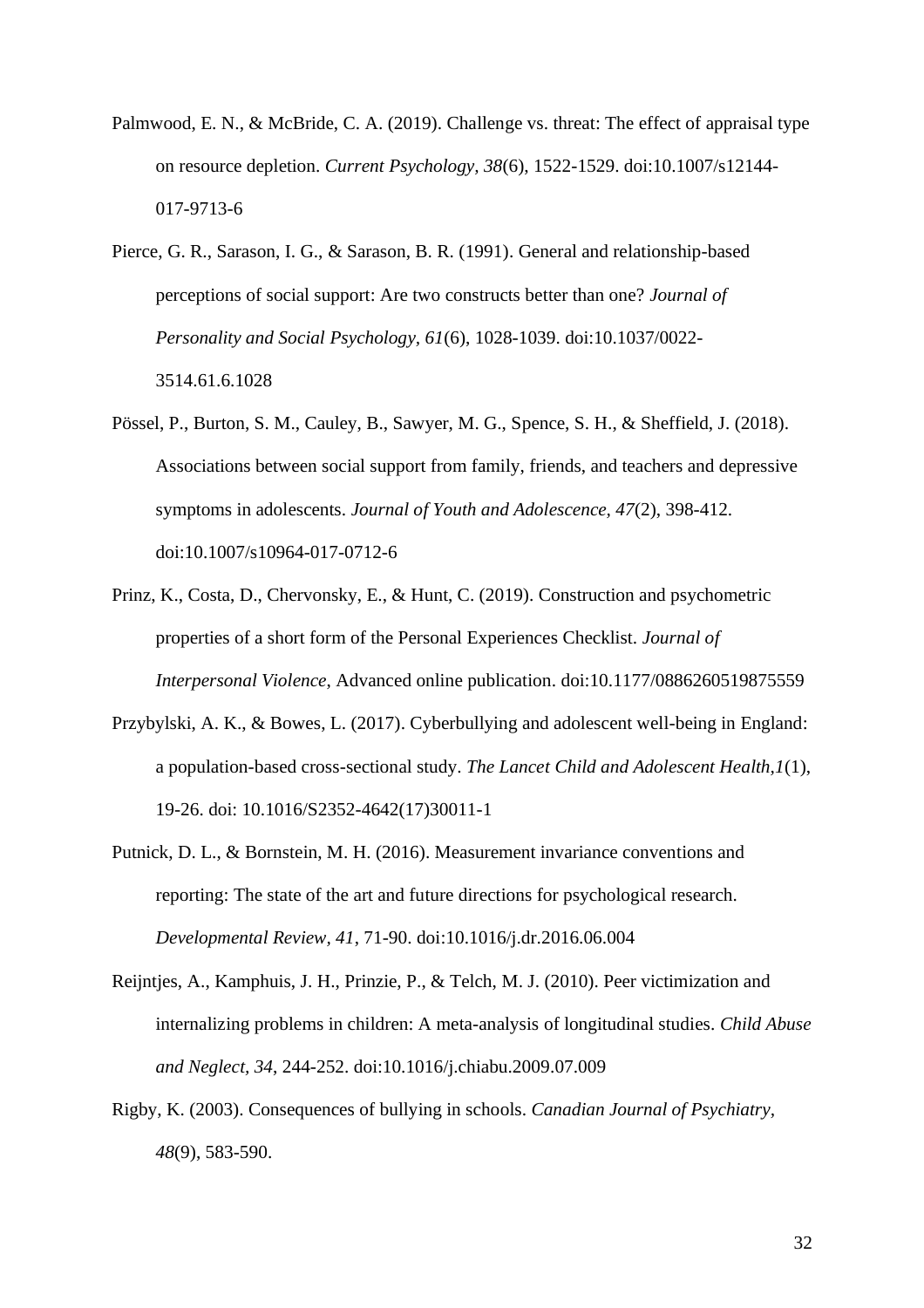- Rueger, S. Y., Malecki, C. K., & Demaray, M. K. (2010). Relationship between multiple sources of perceived social support and psychological and academic adjustment in early adolescence: Comparisons across gender*. Journal of Youth and Adolescence, 39*(1), 47- 61. doi:10.1007/s10964-008-9368-6
- Rueger, S. Y., Malecki, C. K., Pyun, Y., Aycock, C., & Coyle, S. (2016). A meta- analytic review of the association between perceived social support and depression in childhood and adolescence. *Psychological Bulletin, 142*(10), 1017-1067. doi:10.1037/bul0000058
- Schoeler, T., Duncan, L., Cecil, C. M., Ploubidis, G. B., & Pingault, J.-B. (2018). Quasiexperimental evidence on short- and long-term consequences of bullying victimization: A meta-analysis. *Psychological Bulletin, 144*(12), 1229-1246. doi:10.1037/bul0000171
- Seiffge-Krenke, I. (2013). *Stress, coping, and relationships in adolescence.* Psychology Press.
- Slavin, L. A., & Rainer, K. L. (1990). Gender differences in emotional support and depressive symptoms among adolescents: A prospective analysis. *American Journal of Community Psychology, 18*(3), 407-421. doi:10.1007/BF00938115
- Smith, C. A., Haynes, K. N., Lazarus, R. S., & Pope, L. K. (1993). In search of the" hot" cognitions: Attributions, appraisals, and their relation to emotion. *Journal of Personality and Social Psychology*, *65*(5), 916-929. di:10.1037/0022-3514.65.5.916
- Söderberg, P., & Björkqvist, K. (2020). Victimization from peer aggression and/or bullying: Prevalence, overlap, and psychosocial characteristics. *Journal of Aggression, Maltreatment and Trauma*, *29*(2), 131-147. doi:10.1080/10926771.2019.1570410
- Solberg, M. E., & Olweus, D. (2003). Prevalence estimation of school bullying with the Olweus Bully/Victim Questionnaire. *Aggressive Behavior*, *29*(3), 239- 268. doi:10.1002/ab.10047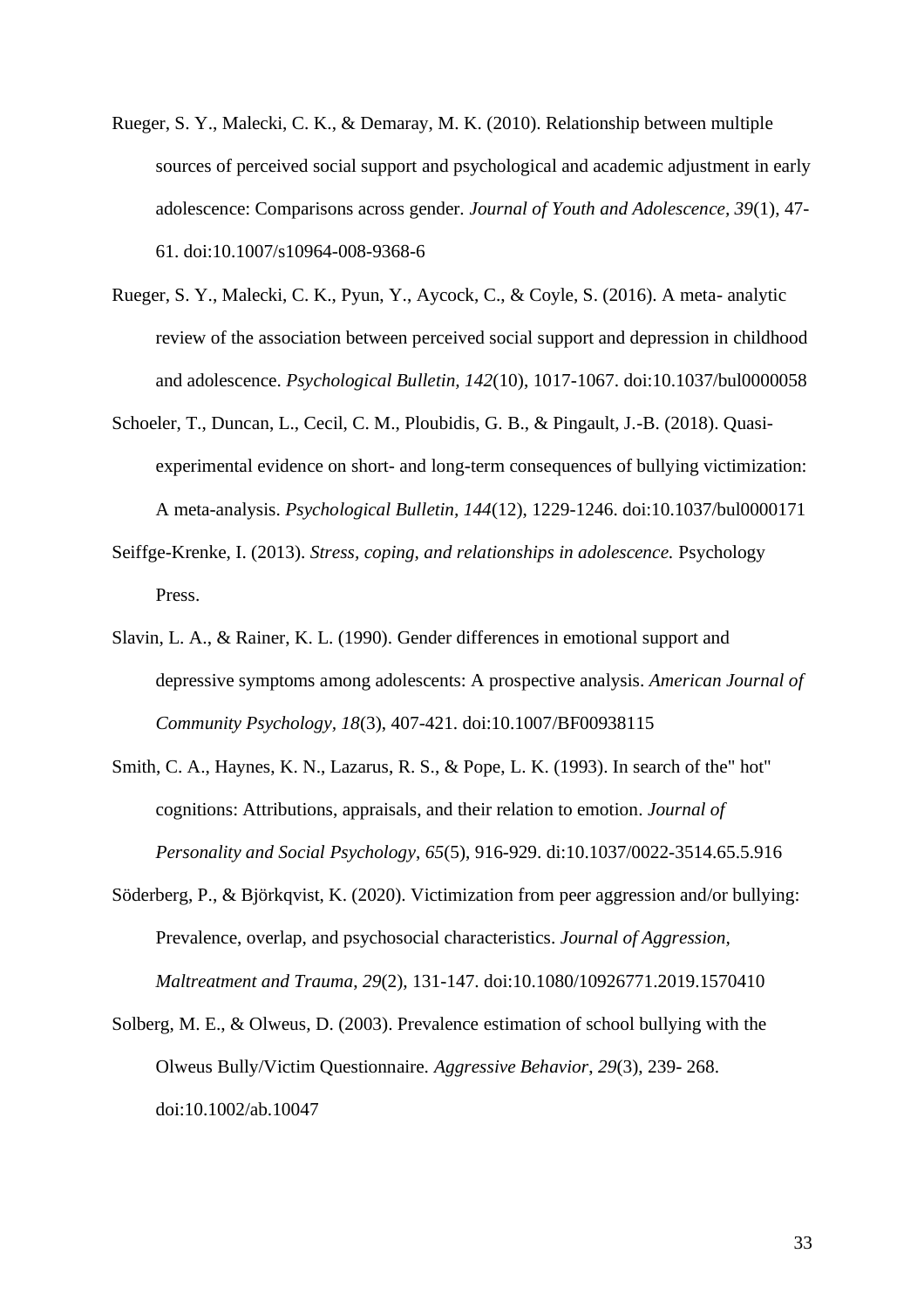- Tanigawa, D., Furlong, M. J., Felix, E. D., & Sharkey, J. D. (2011). The protective role of perceived social support against the manifestation of depressive symptoms in peer victims. *Journal of School Violence, 10*(4), 393–412. doi:10.1080/15388220.2011.602614
- Taylor, K. A., Sullivan, T. N., & Kliewer, W. (2013). A longitudinal path analysis of peer victimization, threat appraisals to the self, and aggression, anxiety, and depression among urban African American adolescents. *Journal of Youth and Adolescence, 42*, 178–189. doi:10.1007/s10964-012-9821-4
- Terranova, A. M., Harris, J., Kavetski, M., & Oates, R. (2011). Responding to peer victimization: A sense of control matters. *Child and Youth Care Forum, 40*(6), 419- 434. doi:10.1007/s10566-011-9144-8
- Ttofi, M. M., Farrington, D. P., Lösel, F., & Loeber, R. (2011). Do the victims of school bullies tend to become depressed later in life? A systematic review and meta-analysis of longitudinal studies*. Journal of Aggression, Conflict and Peace Research, 3*(2), 63- 73. doi:10.1108/17596591111132873
- Volk, A. A., Veenstra, R., & Espelage, D. L. (2017). So you want to study bullying? Recommendations to enhance the validity, transparency, and compatibility of bullying research. *Aggression and Violent Behavior, 36*, 34-43. doi:10.1016/j.avb.2017.07.003
- Ybarra, M. L., and Mitchell, K. J. (2014). "Sexting" and its relation to sexual activity and sexual risk behavior in a national survey of adolescents. *Journal of Adolescent Health, 55*(6), 757-764. doi:10.1016/j.jadohealth.2014.07.012
- Yeung, R., & Leadbeater, B. (2010). Adults make a difference: the protective effects of parent and teacher emotional support on emotional and behavioral problems of peer victimized adolescents. *Journal of Community Psychology, 38*(1), 80- 98. doi:10.1002/jcop.20353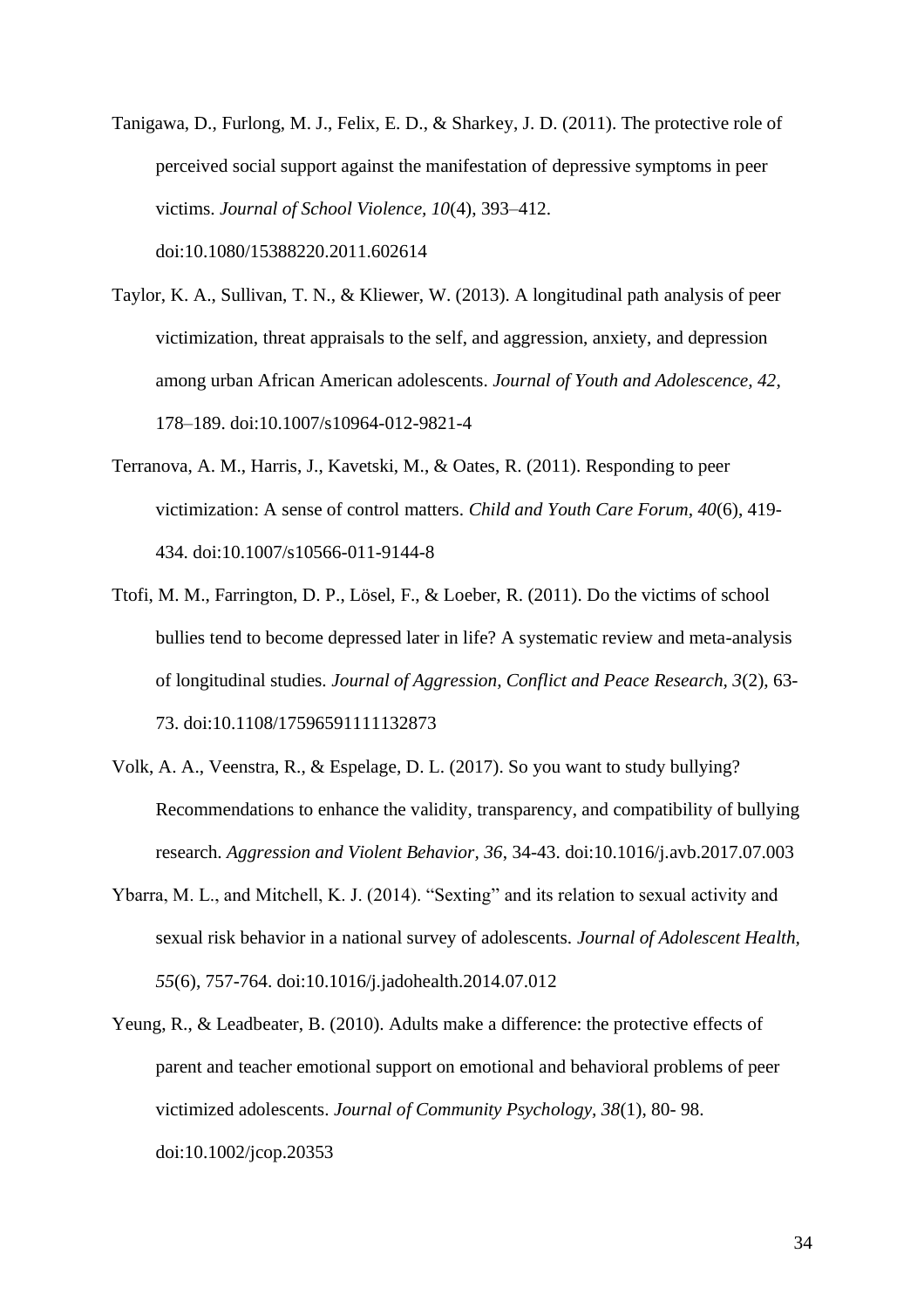|                                         | Time $1(T1)$              | Time $2(T2)$              | Time $3(T3)$              |  |  |
|-----------------------------------------|---------------------------|---------------------------|---------------------------|--|--|
|                                         | $(N=533)$                 | $(N=348)$                 | $(N=238)$                 |  |  |
| <b>Gender</b>                           |                           |                           |                           |  |  |
| Male                                    | 214 (40.2%)               | 143 (41.1%)               | 103 (43.3%)               |  |  |
| Female                                  | 294 (55.2%)               | 197 (56.6%)               | 127 (53.4%)               |  |  |
| Prefer not to say                       | $20(3.8\%)$               | $8(2.3\%)$                | $8(3.4\%)$                |  |  |
| <b>School Year</b>                      |                           |                           |                           |  |  |
| Year $7/$ S1                            | 197 (37.0%)               | 156 (44.8%)               | 90 (37.8%)                |  |  |
| Year $8/$ S2                            | 196 (36.8%)               | 119 (34.2%)               | 91 (38.2%)                |  |  |
| Year $9/$ S3                            | 139 (26.1%)               | 68 (19.5%)                | 54 (22.7%)                |  |  |
| Age $(11 \text{ to } 14 \text{ years})$ | $\bar{x}$ =12.56, sd=0.92 | $\bar{x}$ =12.48, sd=0.90 | $\bar{x}$ =12.71, sd=0.85 |  |  |

**Table 1** Participant demographics across the three time points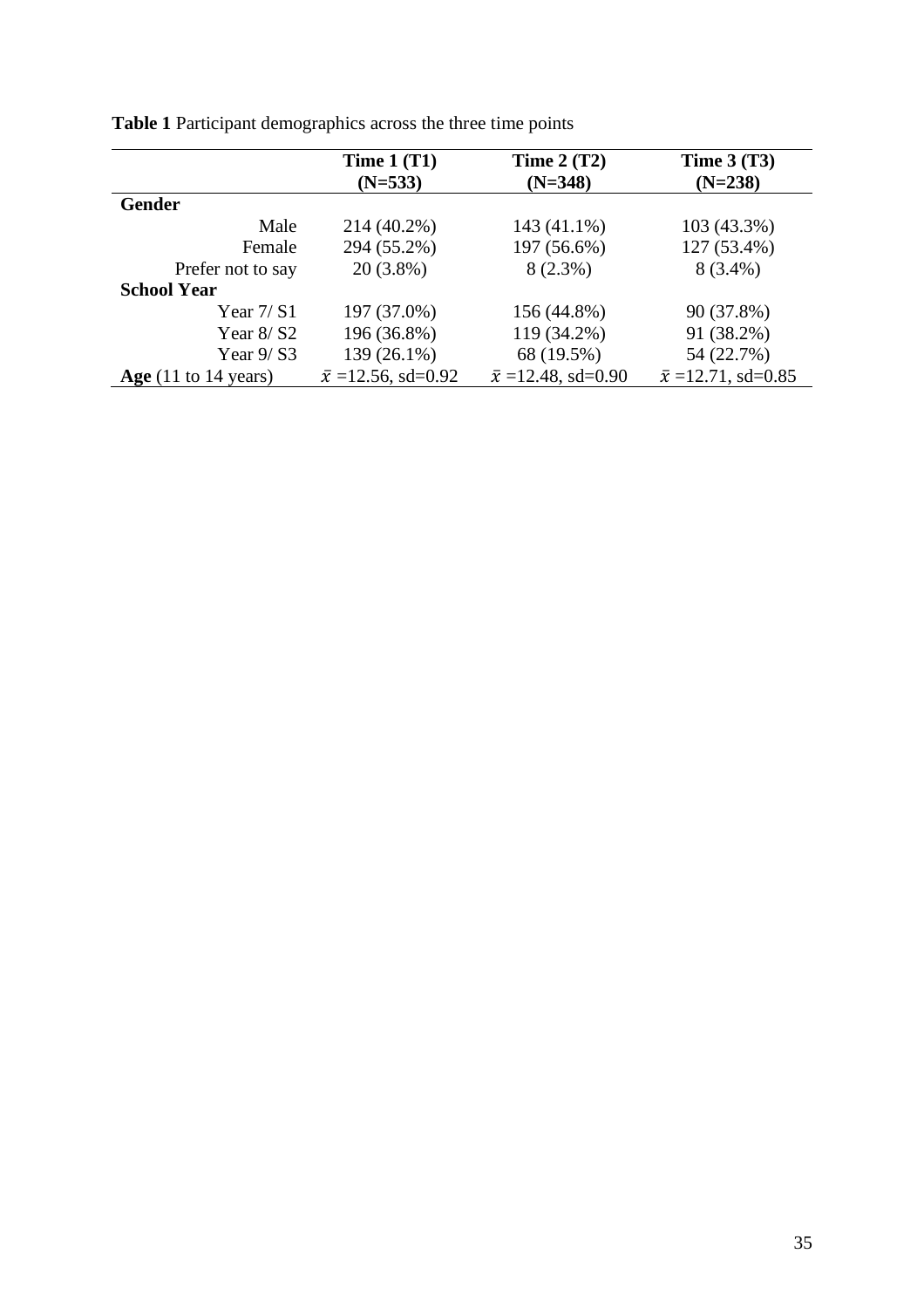|                                                     | M(SD)   | $\overline{2}$ | 3        | 4        | 5                        | 6        | 7                        | 8                        | 9        | 10        | 11        | 12        | 13        |
|-----------------------------------------------------|---------|----------------|----------|----------|--------------------------|----------|--------------------------|--------------------------|----------|-----------|-----------|-----------|-----------|
| 1. T1 PV                                            | 20.75   | $.69***$       | $.41***$ | $.46***$ | $.46***$                 | $.35***$ | .39***                   | $-.04$                   | $-.14**$ | $-.23**$  | $-.25***$ | $-.22***$ | $-.21***$ |
|                                                     | (6.31)  |                |          |          |                          |          |                          |                          |          |           |           |           |           |
| 2. T3 PV                                            | 20.26   | $\blacksquare$ | $.38***$ | $.53***$ | $.41***$                 | $.47***$ | $.44***$                 | $-.19**$                 | $-.19*$  | $-.23**$  | $-.37***$ | $-.30***$ | $-.26***$ |
|                                                     | (6.99)  |                |          |          |                          |          |                          |                          |          |           |           |           |           |
| 3. T1                                               | 18.30   |                |          | $.46***$ | $.46***$                 | $.35***$ | $.39***$                 | $-.04$                   | $-.14**$ | $-.23***$ | $-.25***$ | $-.22***$ | $-.21***$ |
| <b>Depression</b>                                   | (8.25)  |                |          |          |                          |          |                          |                          |          |           |           |           |           |
| 4. T <sub>3</sub>                                   | 16.42   |                |          |          | $.41***$                 | $.47***$ | $.44***$                 | $-.19**$                 | $-.19*$  | $-.23**$  | $-.37***$ | $-.30***$ | $-.26***$ |
| <b>Depression</b>                                   | (8.41)  |                |          |          |                          |          |                          |                          |          |           |           |           |           |
| 5. T1 Threat                                        | 1.87    |                |          |          | $\overline{\phantom{a}}$ | $.64***$ | $.57***$                 | $-.09*$                  | $-.13*$  | $-.25***$ | $-.17***$ | $-.12*$   | $-.11*$   |
|                                                     | (0.70)  |                |          |          |                          |          |                          |                          |          |           |           |           |           |
| 6. T <sub>2</sub> Threat                            | 1.87    |                |          |          |                          |          | $.61***$                 | $-.11$                   | $-.12*$  | $-.22*$   | $-.19**$  | $-.11$    | $-.08$    |
|                                                     | (0.70)  |                |          |          |                          |          |                          |                          |          |           |           |           |           |
| 7. T3 Threat                                        | 1.77    |                |          |          |                          |          | $\overline{\phantom{a}}$ | $-16*$                   | $-.18*$  | $-.11$    | $-.14*$   | $-.13$    | $-.06$    |
|                                                     | (0.71)  |                |          |          |                          |          |                          |                          |          |           |           |           |           |
| 8. T1 Challenge                                     | 2.64    |                |          |          |                          |          |                          | $\overline{\phantom{a}}$ | $.56***$ | $.46***$  | $.22***$  | $.27***$  | $.20***$  |
|                                                     | (0.74)  |                |          |          |                          |          |                          |                          |          |           |           |           |           |
| 9. T2 Challenge                                     | 2.72    |                |          |          |                          |          |                          |                          |          | $.58***$  | $.17**$   | $.20**$   | $.12*$    |
|                                                     | (0.69)  |                |          |          |                          |          |                          |                          |          |           |           |           |           |
| 10. T3 Challenge                                    | 2.54    |                |          |          |                          |          |                          |                          |          |           | $.17*$    | $.32***$  | $.17*$    |
|                                                     | (0.83)  |                |          |          |                          |          |                          |                          |          |           |           |           |           |
| <b>11. T1 PSS</b>                                   | 60.01   |                |          |          |                          |          |                          |                          |          |           |           | .38***    | $.43***$  |
| <b>Parents</b>                                      | (12.38) |                |          |          |                          |          |                          |                          |          |           |           |           |           |
| <b>12. T1 PSS</b>                                   | 54.93   |                |          |          |                          |          |                          |                          |          |           |           |           | $.41***$  |
| <b>Teacher</b>                                      | (13.10) |                |          |          |                          |          |                          |                          |          |           |           |           |           |
| 13. T1 PSS Close                                    | 59.64   |                |          |          |                          |          |                          |                          |          |           |           |           |           |
| Friend<br>$*$ $\sim$ 05 ** $\sim$ 01 *** $\sim$ 001 | (13.43) |                |          |          |                          |          |                          |                          |          |           |           |           |           |

**Table 2** Descriptive statistics and correlations between all variables across the three time points.

\**p* < .05, \*\**p* < .01, \*\*\**p* < .001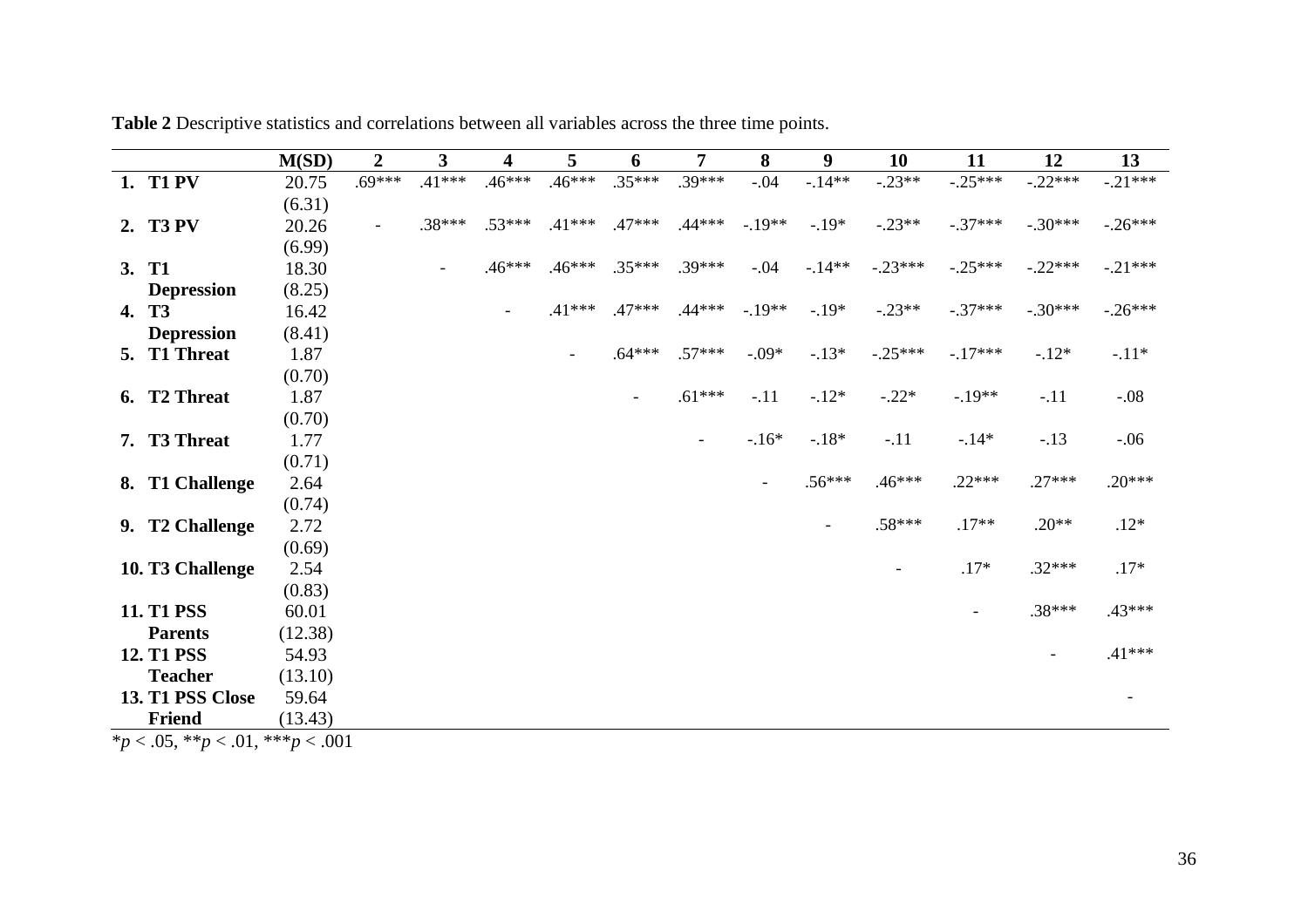|                                                      | $\boldsymbol{b}$ | <b>SEb</b> | $\beta$ | 95% Bias-           |  |  |  |
|------------------------------------------------------|------------------|------------|---------|---------------------|--|--|--|
|                                                      |                  |            |         | Corrected           |  |  |  |
|                                                      |                  |            |         | <b>Bootstrapped</b> |  |  |  |
|                                                      |                  |            |         | CI                  |  |  |  |
| Cross-lagged paths                                   |                  |            |         |                     |  |  |  |
| T1 victimization $\rightarrow$ T3 depression         | $0.40**$         | 0.13       | 0.30    | 0.12, 0.47          |  |  |  |
| T1 depression $\rightarrow$ T3 victimization         | $0.36***$        | 0.06       | 0.40    | 0.25, 0.54          |  |  |  |
| Stability paths                                      |                  |            |         |                     |  |  |  |
| T1 Threat $\rightarrow$ T2 threat                    | $0.62***$        | 0.06       | 0.61    | 0.51, 0.69          |  |  |  |
| T2 Threat $\rightarrow$ T3 threat                    | $0.84***$        | 0.09       | 0.87    | 0.71, 1.01          |  |  |  |
| T1 Challenge $\rightarrow$ T2 Challenge              | $0.50***$        | 0.05       | 0.53    | 0.43, 0.62          |  |  |  |
| T2 Challenge $\rightarrow$ T3 Challenge              | $1.01***$        | 0.14       | 0.85    | 0.63, 1.09          |  |  |  |
| Path As (Peer-Victimization $\rightarrow$ Appraisal) |                  |            |         |                     |  |  |  |
| T1 victimization $\rightarrow$ T2 Threat             | 0.01             | 0.06       | 0.11    | $-0.01, 0.22$       |  |  |  |
| T1 victimization $\rightarrow$ T2 Challenge          | $-0.02**$        | 0.01       | $-0.14$ | $-0.27, -0.04$      |  |  |  |
| Path Bs (Appraisals $\rightarrow$ depression)        |                  |            |         |                     |  |  |  |
| T2 Threat $\rightarrow$ T3 depression                | $3.90**$         | 0.84       | 0.34    | 0.20, 0.47          |  |  |  |
| T2 Challenge $\rightarrow$ T3 depression             | $-1.64*$         | 0.70       | $-0.14$ | $-0.25, -0.02$      |  |  |  |
| Mediation                                            |                  |            |         |                     |  |  |  |
| <b>Total Indirect Effect</b>                         | $0.07*$          | 0.04       | 0.06    | 0.01, 0.11          |  |  |  |
| <b>Indirect Effect of Threat Appraisals</b>          | 0.05             | 0.03       | 0.04    | 0.00, 0.09          |  |  |  |
| <b>Indirect Effect of Challenge Appraisals</b>       | 0.03             | 0.02       | 0.02    | 0.00, 0.05          |  |  |  |
| *p < .05, **p < .01, ***p < .001                     |                  |            |         |                     |  |  |  |

**Table 3** Unstandardized and standardized paths for mediation model